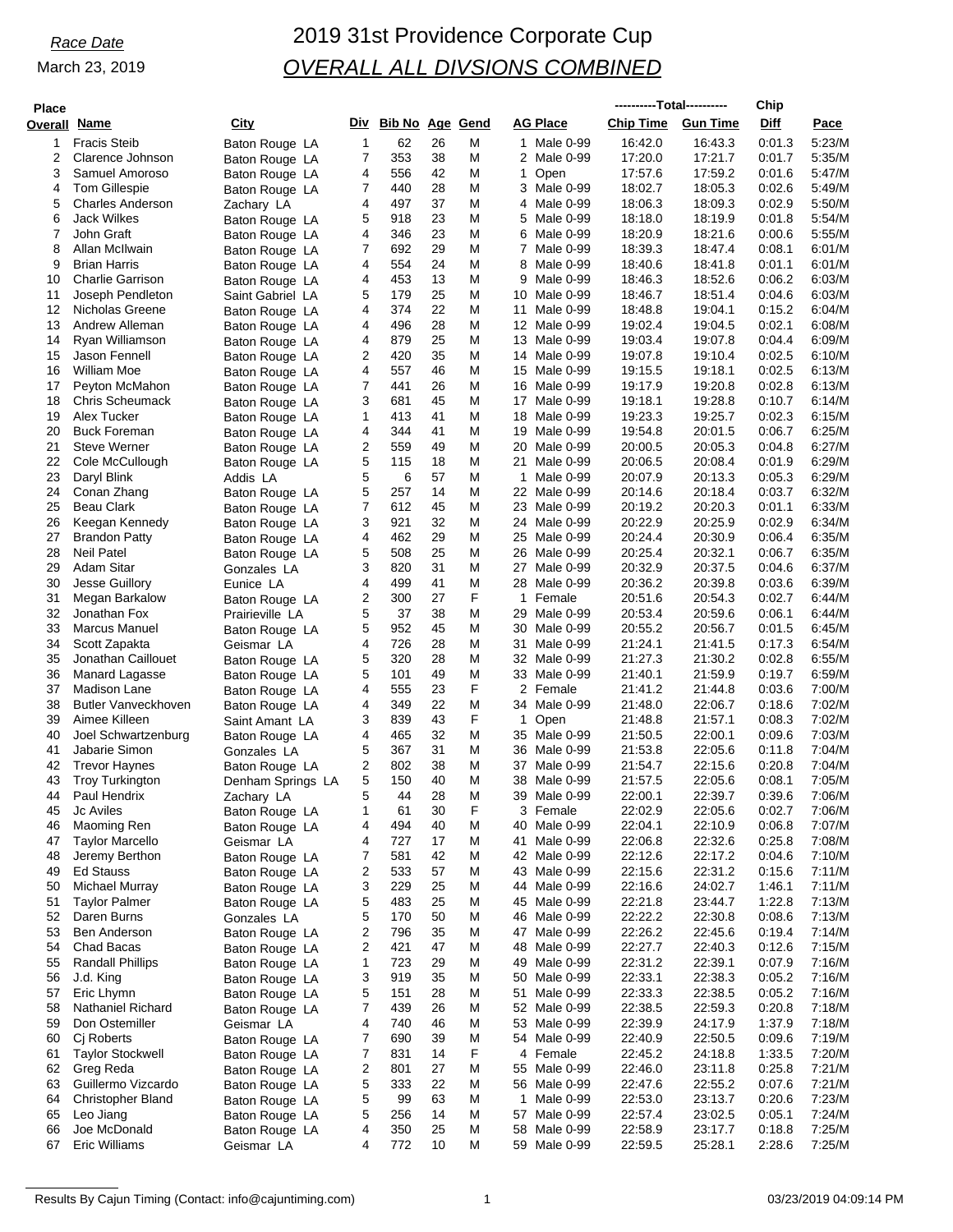| <b>Place</b> |                                                 |                                     |                |                        |          |        |    |                               | ----------Total---------- |                    | Chip             |                  |
|--------------|-------------------------------------------------|-------------------------------------|----------------|------------------------|----------|--------|----|-------------------------------|---------------------------|--------------------|------------------|------------------|
| Overall      | Name                                            | City                                | Div            | <b>Bib No Age Gend</b> |          |        |    | <b>AG Place</b>               | <b>Chip Time</b>          | <b>Gun Time</b>    | Diff             | Pace             |
| 68           | John Snow                                       | Baton Rouge LA                      | $\overline{2}$ | 322                    | 33       | M      |    | 60 Male 0-99                  | 23:00.0                   | 23:10.6            | 0:10.5           | 7:25/M           |
| 69           | Allen Bringedahl                                | Jackson LA                          | 1              | 249                    | 49       | M      | 61 | Male 0-99                     | 23:00.7                   | 23:08.8            | 0.08.1<br>0.39.6 | 7:25/M           |
| 70<br>71     | <b>Brian Gebhart</b><br><b>Trent Skinner</b>    | Baton Rouge LA<br>Geismar LA        | 4<br>4         | 455<br>733             | 39<br>23 | M<br>M |    | 62 Male 0-99<br>63 Male 0-99  | 23:02.9<br>23:04.6        | 23:42.5<br>24:44.1 | 1:39.4           | 7:26/M<br>7:26/M |
| 72           | Daryl Blink                                     | Covington LA                        | 5              | 8                      | 29       | M      |    | 64 Male 0-99                  | 23:06.7                   | 23:19.3            | 0:12.6           | 7:27/M           |
| 73           | Erica Leblanc                                   | Baton Rouge LA                      | 4              | 948                    | 35       | F      |    | 5 Female                      | 23:07.3                   | 23:32.6            | 0:25.2           | 7:27/M           |
| 74           | <b>Todd Marks</b>                               | Port Allen LA                       | 5              | 511                    | 54       | M      |    | 65 Male 0-99                  | 23:07.8                   | 23:25.7            | 0:17.8           | 7:27/M           |
| 75           | <b>Rusty Blanchard</b>                          | Youngsville LA                      | 3              | 687                    | 41       | M      |    | 66 Male 0-99                  | 23:09.5                   | 23:21.1            | 0:11.5           | 7:28/M           |
| 76<br>77     | Kingston Blackburn<br>Michael Richard           | Geismar LA<br>Addis LA              | 4<br>7         | 771<br>694             | 8<br>50  | M<br>M |    | 67 Male 0-99<br>68 Male 0-99  | 23:10.6<br>23:11.3        | 25:37.9<br>23:24.6 | 2:27.2<br>0:13.2 | 7:28/M<br>7:29/M |
| 78           | <b>Patrick McCants</b>                          | Baton Rouge LA                      | 5              | 86                     | 41       | M      | 69 | Male 0-99                     | 23:14.6                   | 23:46.5            | 0.31.8           | 7:30/M           |
| 79           | Jordan Davis                                    | Baton Rouge LA                      | 7              | 132                    | 31       | M      |    | 70 Male 0-99                  | 23:14.9                   | 23:20.1            | 0:05.2           | 7:30/M           |
| 80           | <b>Shannon Donnelly</b>                         | Baton Rouge LA                      | 4              | 375                    | 24       | F      |    | 6 Female                      | 23:15.0                   | 23:31.5            | 0:16.5           | 7:30/M           |
| 81           | Brandon Lithgoe                                 | Baton Rouge LA                      | 7              | 693                    | 40       | M      | 71 | Male 0-99                     | 23:16.1                   | 23:24.4            | 0:08.3           | 7:30/M           |
| 82<br>83     | <b>Chris Warwick</b><br>Lindsey Liles           | Baton Rouge LA<br>Baton Rouge LA    | 3<br>4         | 837<br>244             | 55<br>39 | M<br>F | 7  | 72 Male 0-99<br>Female        | 23:24.2<br>23:24.2        | 23:38.8<br>23:34.3 | 0:14.6<br>0:10.1 | 7:33/M<br>7:33/M |
| 84           | Cole Diez                                       | Baton Rouge LA                      | 3              | 916                    | 29       | M      |    | 73 Male 0-99                  | 23:26.6                   | 23:33.7            | 0:07.1           | 7:34/M           |
| 85           | Adonica Pelichet Duggan                         | Baton Rouge LA                      | 2              | 325                    | 41       | F      | 8  | Female                        | 23.26.9                   | 23:36.8            | 0:09.8           | 7:34/M           |
| 86           | Jeff Harris                                     | Greenwell Springs LA                | $\overline{7}$ | 696                    | 37       | M      |    | 74 Male 0-99                  | 23:28.1                   | 23:42.3            | 0:14.2           | 7:34/M           |
| 87           | <b>Morrill Scott</b>                            | Baton Rouge LA                      | 5              | 362                    | 21       | M      |    | 75 Male 0-99                  | 23:29.5                   | 23:40.3            | 0:10.8           | 7:35/M           |
| 88<br>89     | <b>Gregory Exnicious</b><br>Ross Denicola       | Baton Rouge LA<br>Baton Rouge LA    | 5<br>2         | 697<br>301             | 32<br>48 | M<br>M | 77 | 76 Male 0-99<br>Male 0-99     | 23:29.6<br>23:34.0        | 24:01.1<br>23:47.6 | 0:31.5<br>0:13.6 | 7:35/M<br>7:36/M |
| 90           | Joeri Dieltjens                                 | Prairieville LA                     | 5              | 206                    | 35       | M      |    | 78 Male 0-99                  | 23:36.1                   | 23:55.8            | 0:19.6           | 7:37/M           |
| 91           | <b>Trey Pavy</b>                                | Baton Rouge LA                      | 5              | 510                    | 41       | M      | 79 | Male 0-99                     | 23:36.7                   | 23:52.3            | 0:15.6           | 7:37/M           |
| 92           | Lauren Pendleton                                | Saint Gabriel LA                    | 5              | 180                    | 27       | F      |    | 9 Female                      | 23:41.8                   | 25:12.3            | 1:30.5           | 7:38/M           |
| 93           | Tanner Jones                                    | Baton Rouge LA                      | 3              | 838                    | 26       | M      | 80 | Male 0-99                     | 23:43.4                   | 24:00.3            | 0.16.9           | 7:39/M           |
| 94<br>95     | <b>Russ Charbonnet</b><br>Jonathan Stewart      | Baton Rouge LA                      | 7<br>4         | 610<br>245             | 56<br>36 | M<br>M | 81 | Male 0-99<br>82 Male 0-99     | 23:44.8<br>23:44.8        | 23:47.1<br>23:57.5 | 0:02.3<br>0:12.6 | 7:39/M<br>7:39/M |
| 96           | Drew Day                                        | Baton Rouge LA<br>Baton Rouge LA    | 2              | 302                    | 37       | M      |    | 83 Male 0-99                  | 23:45.9                   | 23:58.1            | 0:12.1           | 7:40/M           |
| 97           | Ron Laborde                                     | Baton Rouge LA                      | 5              | 77                     | 35       | M      |    | 84 Male 0-99                  | 23:46.2                   | 25:01.9            | 1:15.6           | 7:40/M           |
| 98           | Evan Canzoneri                                  | Prairieville LA                     | 7              | 613                    | 31       | M      |    | 85 Male 0-99                  | 23:46.2                   | 23:47.1            | 0:00.9           | 7:40/M           |
| 99           | <b>Phillip Geci</b>                             | Geismar LA                          | 4              | 730                    | 58       | M      |    | 86 Male 0-99                  | 23:47.0                   | 24:13.9            | 0.26.9           | 7:40/M           |
| 100<br>101   | Kate Robinson<br>Jonathan Percle                | Prairieville LA                     | 7<br>5         | 611<br>336             | 41<br>37 | F<br>M | 87 | 10 Female<br>Male 0-99        | 23:48.0<br>23.49.6        | 23:49.8<br>24:04.2 | 0:01.7<br>0:14.5 | 7:41/M<br>7:41/M |
| 102          | Samantha Knotts                                 | Baton Rouge LA<br>Baton Rouge LA    | 2              | 324                    | 21       | F      | 11 | Female                        | 23:50.4                   | 24:04.9            | 0.14.4           | 7:41/M           |
| 103          | Reece Dunaway                                   | Baton Rouge LA                      | 7              | 352                    | 29       | M      |    | 88 Male 0-99                  | 23:50.4                   | 23:56.3            | 0:05.8           | 7:41/M           |
| 104          | Nolan McNeil                                    | Geismar LA                          | 4              | 738                    | 27       | M      |    | 89 Male 0-99                  | 23:50.6                   | 26:13.4            | 2:22.8           | 7:41/M           |
| 105          | <b>Charles Garrison Sr</b>                      | Baton Rouge LA                      | 4              | 452                    | 59       | M      | 90 | Male 0-99                     | 23:57.0                   | 24:15.3            | 0:18.3           | 7:44/M           |
| 106<br>107   | Donna Bryant<br><b>Philip Ehrlich</b>           | Saint Gabriel LA<br>Baton Rouge LA  | 7<br>2         | 909<br>396             | 29<br>45 | F<br>M | 91 | 12 Female<br>Male 0-99        | 23:59.2<br>24:01.0        | 24:13.5<br>24:32.6 | 0:14.3<br>0.31.6 | 7:44/M<br>7:45/M |
| 108          | Jeffrey Thompson                                | Baton Rouge LA                      | 5              | 39                     | 34       | M      |    | 92 Male 0-99                  | 24:03.5                   | 24:42.3            | 0:38.8           | 7:45/M           |
| 109          | Aric Van Iterson                                | Baton Rouge LA                      | 3              | 649                    | 26       | M      |    | 93 Male 0-99                  | 24:05.6                   | 24:40.7            | 0.35.1           | 7:46/M           |
| 110          | Linh Tran                                       | Baton Rouge LA                      | 2              | 399                    | 38       | M      |    | 94 Male 0-99                  | 24:06.6                   | 24:27.7            | 0:21.1           | 7:46/M           |
| 111          | Gerard Leblanc                                  | Prairieville LA                     | 3              | 678                    | 36       | M      |    | 95 Male 0-99                  | 24:07.3                   | 24:18.1            | 0:10.7           | 7:47/M           |
| 112<br>113   | Gary Ausbon<br>Colby Leblanc                    | Saint Gabriel LA<br>Prairieville LA | 5<br>3         | 285<br>680             | 50<br>34 | M<br>F |    | 96 Male 0-99<br>13 Female     | 24:09.4<br>24:12.1        | 24:26.5<br>25:37.1 | 0.17.1<br>1:24.9 | 7:47/M<br>7:48/M |
| 114          | Rachel Tabony                                   | Baton Rouge LA                      | 4              | 468                    | 37       | F      |    | 14 Female                     | 24:14.2                   | 24:41.1            | 0:26.8           | 7:49/M           |
| 115          | <b>Terry Jones</b>                              | Baton Rouge LA                      | 4              | 247                    | 49       | M      |    | 97 Male 0-99                  | 24:15.5                   | 24:24.6            | 0:09.1           | 7:49/M           |
| 116          | Starsha Gray                                    | Gonzales LA                         | 2              | 395                    | 40       | F      |    | 15 Female                     | 24:19.2                   | 24:50.8            | 0.31.6           | 7:51/M           |
| 117          | Michael Baker                                   | Baton Rouge LA                      | 5              | 874                    | 42       | M      |    | 98 Male 0-99                  | 24:19.9                   | 24:41.5            | 0:21.6           | 7:51/M           |
| 118<br>119   | <b>Robert Broussard</b><br>Alejandro Munoz      | Zachary LA<br>Prairieville LA       | 3<br>3         | 923<br>648             | 36<br>43 | M<br>M |    | 99 Male 0-99<br>100 Male 0-99 | 24:20.7<br>24:21.0        | 24:23.9<br>24:35.6 | 0:03.1<br>0:14.6 | 7:51/M<br>7:51/M |
| 120          | Melissa Asevedo                                 | Geismar LA                          | 4              | 741                    | 45       | F      |    | 16 Female                     | 24:24.9                   | 24:57.6            | 0:32.6           | 7:52/M           |
| 121          | <b>Robert Demeulenaere</b>                      | Baton Rouge LA                      | 5              | 913                    | 54       | M      |    | 101 Male 0-99                 | 24:26.2                   | 24:42.5            | 0:16.3           | 7:53/M           |
| 122          | Allen Pearce                                    | Baton Rouge LA                      | 2              | 398                    | 53       | M      |    | 102 Male 0-99                 | 24:30.9                   | 24:51.8            | 0:20.9           | 7:54/M           |
| 123          | Jeremy Menter                                   | Baton Rouge LA                      | 2              | 108                    | 30       | M      |    | 103 Male 0-99                 | 24:31.3                   | 24:47.2            | 0:15.8           | 7:55/M           |
| 124<br>125   | Deanna Eskew<br>Tan Huynh                       | Geismar LA<br>Prairieville LA       | 4<br>2         | 729<br>423             | 52<br>32 | F<br>M |    | 1 Female<br>104 Male 0-99     | 24:31.4<br>24:33.0        | 24:39.9<br>24:53.5 | 0:08.5<br>0:20.4 | 7:55/M<br>7:55/M |
| 126          | Christina Linne                                 | Baton Rouge LA                      | 4              | 345                    | 22       | F      |    | 17 Female                     | 24:37.4                   | 24:47.4            | 0:09.9           | 7:56/M           |
| 127          | Ryan King                                       | Baton Rouge LA                      | 2              | 797                    | 31       | M      |    | 105 Male 0-99                 | 24:41.1                   | 25:09.8            | 0:28.7           | 7:58/M           |
| 128          | Anthony Bell Jr                                 | Baton Rouge LA                      | 4              | 112                    | 18       | M      |    | 106 Male 0-99                 | 24:41.3                   | 24:44.9            | 0:03.6           | 7:58/M           |
| 129          | <b>Trey Killeen</b>                             | Saint Amant LA                      | 5              | 860                    | 27       | M      |    | 107 Male 0-99                 | 24:41.9                   | 24:55.5            | 0:13.6           | 7:58/M           |
| 130<br>131   | <b>Brennon Hughes</b><br><b>Mollie Williams</b> | Baton Rouge LA<br>Baton Rouge LA    | 1<br>2         | 442<br>323             | 31<br>27 | M<br>F |    | 108 Male 0-99<br>18 Female    | 24:42.6<br>24:45.3        | 27:14.5<br>24:57.5 | 2:31.8<br>0:12.2 | 7:58/M<br>7:59/M |
| 132          | <b>Tommy Williams</b>                           | Baton Rouge LA                      | 7              | 563                    | 52       | M      |    | 109 Male 0-99                 | 24:48.3                   | 25:31.8            | 0:43.5           | 8:00/M           |
| 133          | Sarah Apking                                    | Geismar LA                          | 5              | 675                    | 35       | F      |    | 19 Female                     | 24:54.1                   | 25:23.9            | 0:29.8           | 8:02/M           |
| 134          | Ryan Ray                                        | Prairieville LA                     | 3              | 688                    | 37       | M      |    | 110 Male 0-99                 | 24:54.3                   | 25:29.2            | 0:34.8           | 8:02/M           |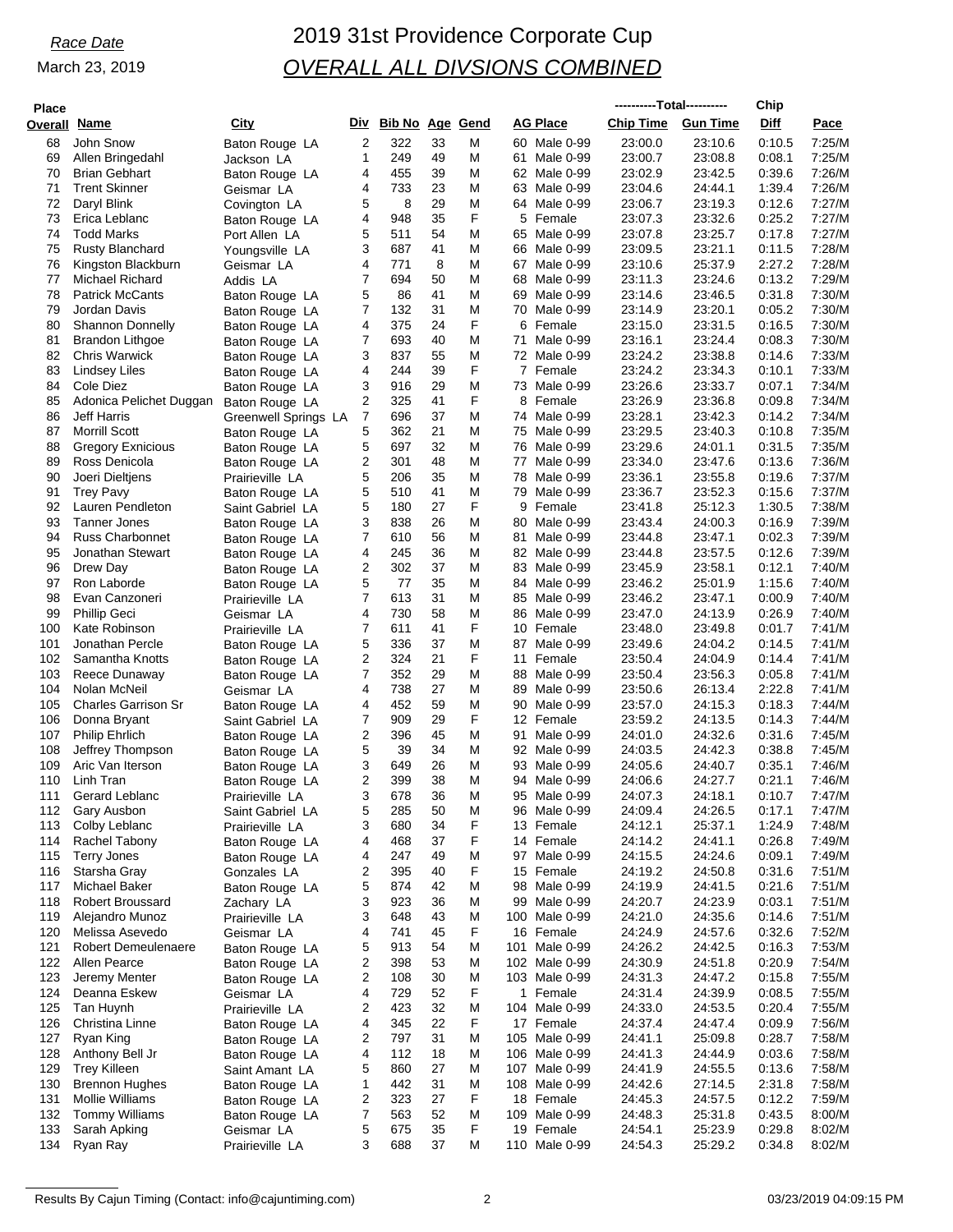| <b>Place</b> |                        |                       |     |                 |    |   |                  | ----------Total---------- |                 | Chip   |        |
|--------------|------------------------|-----------------------|-----|-----------------|----|---|------------------|---------------------------|-----------------|--------|--------|
| Overall Name |                        | City                  | Div | Bib No Age Gend |    |   | <b>AG Place</b>  | <b>Chip Time</b>          | <b>Gun Time</b> | Diff   | Pace   |
|              |                        |                       |     |                 |    |   |                  |                           |                 |        |        |
| 135          | <b>Cass Mitchell</b>   | Denham Springs LA     | 5   | 11              | 35 | M | 111 Male 0-99    | 24:55.1                   | 27:36.2         | 2:41.1 | 8:02/M |
| 136          | Sarah Anderson         | Baton Rouge LA        | 2   | 795             | 34 | F | 20 Female        | 24:55.5                   | 25:16.4         | 0:20.8 | 8:02/M |
| 137          | John Chappell          | Geismar LA            | 4   | 786             | 19 | M | 112 Male 0-99    | 24:57.2                   | 26:42.6         | 1:45.3 | 8:03/M |
| 138          | <b>Brandon Settoon</b> | Geismar LA            | 4   | 739             | 46 | M | 113 Male 0-99    | 24:57.6                   | 25:21.8         | 0:24.2 | 8:03/M |
| 139          | Jack Koban             | Baton Rouge LA        | 1   | 436             | 38 | M | 114 Male 0-99    | 24:57.9                   | 25:20.5         | 0:22.5 | 8:03/M |
| 140          | John Eskew             | Geismar LA            | 4   | 732             | 51 | M | 115 Male 0-99    | 24:59.8                   | 25:09.5         | 0.09.6 | 8:04/M |
| 141          | <b>Brian Small</b>     | Baton Rouge LA        | 5   | 949             | 54 | M | 116 Male 0-99    | 25:02.6                   | 25:44.4         | 0.41.8 | 8:05/M |
| 142          | <b>Shane Schuster</b>  | Gonzales LA           | 7   | 695             | 57 | M | 117 Male 0-99    | 25:04.0                   | 25:14.4         | 0:10.3 | 8:05/M |
| 143          | lan Richardson         |                       | 5   | 889             | 37 | M | 118 Male 0-99    | 25:04.6                   | 25:12.3         | 0:07.7 | 8:05/M |
|              |                        | Baton Rouge LA        |     |                 |    |   |                  |                           |                 |        |        |
| 144          | Dr. Vindell Washington | Baton Rouge LA        | 4   | 226             | 54 | M | 119 Male 0-99    | 25:06.9                   | 25:52.6         | 0.45.6 | 8:06/M |
| 145          | Kait Domma             | Baton Rouge LA        | 5   | 942             | 28 | F | 21<br>Female     | 25:08.3                   | 25:36.9         | 0.28.5 | 8:06/M |
| 146          | Tina Blouin            | Gonzales LA           | 5   | 33              | 38 | F | 22 Female        | 25:09.5                   | 25:21.1         | 0:11.6 | 8:07/M |
| 147          | <b>Cliff Comeaux</b>   | Sunshine LA           | 3   | 684             | 50 | M | 120 Male 0-99    | 25:10.6                   | 25:39.6         | 0.28.9 | 8:07/M |
| 148          | Dennis Ellsworth       | Baton Rouge LA        | 5   | 363             | 33 | M | 121<br>Male 0-99 | 25:15.0                   | 25:27.3         | 0:12.3 | 8:09/M |
| 149          | Josh Palmer            | Baton Rouge LA        | 5   | 358             | 24 | M | 122 Male 0-99    | 25:16.3                   | 26:28.3         | 1:11.9 | 8:09/M |
| 150          | Joseph Gebhart         | Baton Rouge LA        | 4   | 467             | 37 | M | 123 Male 0-99    | 25:17.7                   | 25:56.6         | 0:38.8 | 8:09/M |
| 151          | Philippe Langlois      | Baton Rouge LA        | 4   | 111             | 48 | M | 124 Male 0-99    | 25:20.9                   | 25:35.3         | 0:14.3 | 8:10/M |
| 152          | <b>Steve Tufaro</b>    | Baton Rouge LA        | 5   | 373             | 28 | M | 125 Male 0-99    | 25:20.9                   | 27:20.8         | 1:59.8 | 8:10/M |
| 153          | Jordan Werner          |                       | 2   | 560             | 19 | M | 126 Male 0-99    | 25:21.6                   | 25:43.3         | 0:21.7 | 8:11/M |
|              |                        | Baton Rouge LA        |     |                 |    |   |                  |                           |                 |        |        |
| 154          | Jeff Becnel            | Baton Rouge LA        | 3   | 689             | 31 | M | 127 Male 0-99    | 25:22.7                   | 25:38.3         | 0:15.6 | 8:11/M |
| 155          | Benjamin Taylor        | Baton Rouge LA        | 1   | 428             | 13 | M | 128 Male 0-99    | 25:37.2                   | 26:12.6         | 0:35.3 | 8:16/M |
| 156          | Roberto Villatoro      | Baton Rouge LA        | 1   | 429             | 14 | M | 129 Male 0-99    | 25:39.1                   | 26:14.7         | 0:35.5 | 8:16/M |
| 157          | <b>Sterling Price</b>  | Prairieville LA       | 5   | 29              | 41 | M | 130 Male 0-99    | 25:39.5                   | 26:17.8         | 0:38.3 | 8:16/M |
| 158          | Jared Walker           | Prairieville LA       | 5   | 196             | 41 | M | 131 Male 0-99    | 25:44.5                   | 26:08.9         | 0:24.3 | 8:18/M |
| 159          | <b>Rudy Comeaux</b>    | Plaquemine LA         | 3   | 928             | 33 | M | 132 Male 0-99    | 25:45.9                   | 26:35.3         | 0.49.3 | 8:18/M |
| 160          | Randy Hamilton         | Baton Rouge LA        | 2   | 106             | 52 | M | 133 Male 0-99    | 25:47.8                   | 26:04.5         | 0:16.7 | 8:19/M |
| 161          | <b>Brandon Hebert</b>  | Addis LA              | 3   | 679             | 30 | M | 134 Male 0-99    | 25:53.1                   | 26:02.6         | 0:09.5 | 8:21/M |
| 162          | Carol Rousseau         | Baton Rouge LA        | 2   | 107             | 53 | F | 23 Female        | 25:53.5                   | 26:04.5         | 0:10.9 | 8:21/M |
| 163          | Brian McCollum         |                       | 5   | 640             | 34 | M | 135 Male 0-99    | 25:55.2                   | 26:31.3         | 0:36.1 | 8:22/M |
|              |                        | Baton Rouge LA        |     |                 |    |   |                  |                           |                 |        |        |
| 164          | <b>Mitch Maxwell</b>   | Ruston LA             | 3   | 822             | 41 | M | 136 Male 0-99    | 26:00.3                   | 26:42.4         | 0:42.1 | 8:23/M |
| 165          | Melissa Geci           | Geismar LA            | 4   | 736             | 48 | F | 24 Female        | 26:08.2                   | 26:39.6         | 0:31.3 | 8:26/M |
| 166          | <b>Richard Perkins</b> | Lafayette LA          | 7   | 619             | 55 | M | 137 Male 0-99    | 26:13.4                   | 26:48.5         | 0.35.1 | 8:27/M |
| 167          | Rob Beadle             | Geismar LA            | 3   | 819             | 46 | M | 138 Male 0-99    | 26:14.0                   | 26:46.1         | 0:32.1 | 8:28/M |
| 168          | <b>Matthew Hudson</b>  | Saint Gabriel LA      | 7   | 908             | 29 | M | 139 Male 0-99    | 26:16.0                   | 26:35.4         | 0:19.3 | 8:28/M |
| 169          | Keith Bonnette         | Baton Rouge LA        | 4   | 240             | 47 | M | 140<br>Male 0-99 | 26:16.6                   | 26:21.8         | 0:05.1 | 8:28/M |
| 170          | Jonathan Grannum       | Geismar LA            | 7   | 715             | 38 | M | 141<br>Male 0-99 | 26:20.9                   | 26:28.3         | 0.07.4 | 8:30/M |
| 171          | Tom Styranec           | Baton Rouge LA        | 4   | 351             | 43 | M | 142 Male 0-99    | 26:23.6                   | 26:44.1         | 0:20.4 | 8:31/M |
| 172          | <b>Cory Denstal</b>    | Port Allen LA         | 3   | 818             | 32 | M | 143 Male 0-99    | 26:32.5                   | 27:10.3         | 0.37.8 | 8:34/M |
|              | Rebecca Murray         |                       | 1   | 445             | 26 | F |                  | 26:36.6                   | 28:31.8         | 1:55.2 | 8:35/M |
| 173          |                        | Baton Rouge LA        |     |                 |    |   | 25 Female        |                           |                 |        |        |
| 174          | Reggie Coleman         | Baton Rouge LA        | 4   | 376             | 40 | M | 144 Male 0-99    | 26:39.0                   | 27:11.9         | 0:32.9 | 8:36/M |
| 175          | Adam Smith             | Lutcher LA            | 7   | 713             | 41 | M | 145 Male 0-99    | 26:39.3                   | 27:16.3         | 0:36.9 | 8:36/M |
| 176          | Craig Livingston       | Baton Rouge LA        | 3   | 228             | 49 | M | 146 Male 0-99    | 26:39.6                   | 28:25.3         | 1:45.7 | 8:36/M |
| 177          | <b>Shane Thomas</b>    | Geismar LA            | 4   | 737             | 37 | M | 147 Male 0-99    | 26:44.5                   | 28:24.1         | 1:39.6 | 8:37/M |
| 178          | Josh Smith             | Baton Rouge LA        | 1   | 411             | 24 | M | 148 Male 0-99    | 26:45.2                   | 29:15.9         | 2:30.7 | 8:38/M |
| 179          | Jackson Goodman        | Geismar LA            | 4   | 749             | 13 | M | 149 Male 0-99    | 26:46.9                   | 28:27.7         | 1:40.8 | 8:38/M |
| 180          | <b>Brett Baragona</b>  | Baton Rouge LA        | 4   | 466             | 36 | M | 150 Male 0-99    | 26:48.8                   | 27:06.2         | 0:17.3 | 8:39/M |
| 181          | Kyle Rickards          | Denham Springs LA     | 7   | 586             | 30 | M | 151 Male 0-99    | 26:49.0                   | 26:56.1         | 0:07.1 | 8:39/M |
| 182          | Lawrence Knox          | Baton Rouge LA        | 5   | 884             | 44 | M | 152 Male 0-99    | 26:50.4                   | 29:04.1         | 2:13.7 | 8:39/M |
| 183          |                        |                       | 4   |                 | 42 | M |                  | 26:50.8                   | 28:37.9         | 1:47.1 | 8:39/M |
|              | Neil McIntyre          | Geismar LA            |     | 746             |    |   | 153 Male 0-99    |                           |                 |        |        |
| 184          | Ryan Goodman           | Geismar LA            | 4   | 735             | 44 | M | 154 Male 0-99    | 26:51.0                   | 28:32.5         | 1:41.4 | 8:40/M |
| 185          | Jake Broggi            | Baton Rouge LA        | 2   | 303             | 20 | M | 155 Male 0-99    | 26:51.4                   | 26:54.5         | 0.03.1 | 8:40/M |
| 186          | <b>Fred Carr</b>       | Baton Rouge LA        | 4   | 381             | 48 | M | 156 Male 0-99    | 26:51.7                   | 27:24.3         | 0:32.6 | 8:40/M |
| 187          | <b>Kristin Devlin</b>  | Geismar LA            | 4   | 785             | 30 | F | 26 Female        | 26:59.0                   | 28:30.8         | 1:31.8 | 8:42/M |
| 188          | <b>Chris Markerson</b> | Geismar LA            | 2   | 284             | 55 | M | 157 Male 0-99    | 27:07.0                   | 27:33.2         | 0:26.1 | 8:45/M |
| 189          | Dyke Nelson            | Baton Rouge LA        | 7   | 262             | 46 | M | 158 Male 0-99    | 27:11.9                   | 27:58.5         | 0.46.6 | 8:46/M |
| 190          | William Bowman         | Saint Francisville LA | 1   | 250             | 55 | M | 159 Male 0-99    | 27:13.5                   | 27:40.9         | 0:27.3 | 8:47/M |
| 191          | Vic Cross              |                       | 5   | 914             | 61 | M | 160 Male 0-99    | 27:14.5                   | 28:11.8         | 0:57.3 | 8:47/M |
|              |                        | Gonzales LA           |     |                 |    |   |                  |                           |                 |        |        |
| 192          | Zack Leblanc           |                       | 5   | 858             | 33 | M | 161 Male 0-99    | 27:15.9                   | 27:26.1         | 0:10.1 | 8:47/M |
| 193          | Masyn Killeen          | Saint Amant LA        | 5   | 859             | 25 | M | 162 Male 0-99    | 27:16.0                   | 27:26.1         | 0:10.1 | 8:48/M |
| 194          | Paige Fifi             | Geismar LA            | 7   | 716             | 30 | F | 27 Female        | 27:16.0                   | 27:39.9         | 0:23.8 | 8:48/M |
| 195          | <b>Bradley Roberts</b> | Baton Rouge LA        | 1   | 887             | 31 | M | 163 Male 0-99    | 27:17.1                   | 27:25.1         | 0:07.9 | 8:48/M |
| 196          | <b>Richard Savoie</b>  | Baton Rouge LA        | 1   | 443             | 62 | M | 164 Male 0-99    | 27:18.2                   | 29:43.6         | 2:25.3 | 8:48/M |
| 197          | <b>Todd Walters</b>    | Zachary LA            | 5   | 484             | 48 | M | 165 Male 0-99    | 27:22.8                   | 28:06.4         | 0:43.5 | 8:50/M |
| 198          | Grace Lee              | Baton Rouge LA        | 3   | 686             | 29 | F | 28 Female        | 27:23.1                   | 28:47.9         | 1:24.7 | 8:50/M |
| 199          | Parker Gautreau        | Baton Rouge LA        | 5   | 55              | 13 | M | 166 Male 0-99    | 27:23.7                   | 28:22.1         | 0:58.3 | 8:50/M |
| 200          | Ryan Ding              | Baton Rouge LA        | 5   | 255             | 14 | M | 167 Male 0-99    | 27:24.9                   | 27:29.7         | 0:04.8 | 8:50/M |
| 201          | John Esteve            | Geismar LA            | 4   | 748             | 53 | M | 168 Male 0-99    | 27:25.5                   | 30:21.4         | 2:55.8 | 8:51/M |
|              |                        |                       |     |                 |    |   |                  |                           |                 |        |        |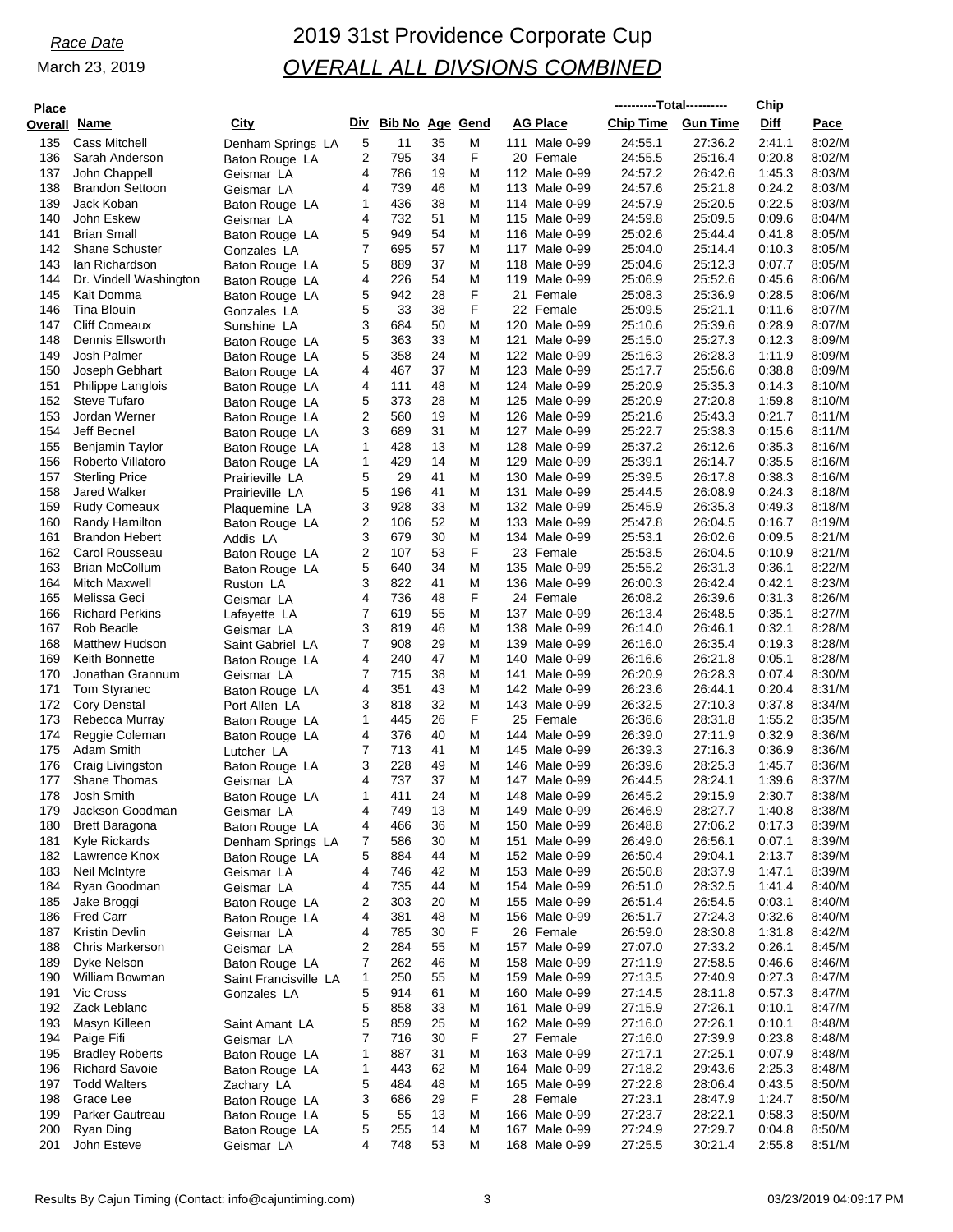| <b>Place</b>        |                          |                      |     |                 |    |   |                 |               | ----------Total---------- |                 | Chip   |        |
|---------------------|--------------------------|----------------------|-----|-----------------|----|---|-----------------|---------------|---------------------------|-----------------|--------|--------|
| <b>Overall Name</b> |                          | City                 | Div | Bib No Age Gend |    |   | <b>AG Place</b> |               | <b>Chip Time</b>          | <b>Gun Time</b> | Diff   | Pace   |
| 202                 | Abby Hutchinson          |                      | 5   | 232             | 23 | F |                 | 29 Female     | 27:35.2                   | 29:08.4         | 1.33.1 | 8:54/M |
| 203                 |                          | Baton Rouge LA       | 5   | 194             | 24 | F |                 | 30 Female     | 27:37.0                   | 28:42.1         | 1:05.1 | 8:55/M |
|                     | Jenna Lazar              | Baton Rouge LA       |     |                 | 40 |   |                 |               |                           |                 |        |        |
| 204                 | <b>Terry Landry</b>      | Baton Rouge LA       | 5   | 96              |    | M |                 | 169 Male 0-99 | 27:37.3                   | 28:20.8         | 0:43.5 | 8:55/M |
| 205                 | <b>Todd Marcello</b>     | Geismar LA           | 4   | 745             | 48 | M |                 | 170 Male 0-99 | 27:39.3                   | 28:06.2         | 0.26.9 | 8:55/M |
| 206                 | Kent Gravelle            | Baton Rouge LA       | 2   | 561             | 59 | M | 171             | Male 0-99     | 27:39.7                   | 27:55.5         | 0:15.8 | 8:55/M |
| 207                 | Cleland Montecillo       | Baton Rouge LA       | 5   | 152             | 24 | M |                 | 172 Male 0-99 | 27:40.6                   | 28:45.7         | 1:05.1 | 8:55/M |
| 208                 | Cris Weinnig             | Baton Rouge LA       | 2   | 422             | 38 | F |                 | 31 Female     | 27:44.7                   | 29:02.7         | 1:17.9 | 8:57/M |
| 209                 | Lindsey Deason           | Baton Rouge LA       | 7   | 617             | 26 | F |                 | 32 Female     | 27:44.9                   | 28:25.7         | 0.40.8 | 8:57/M |
| 210                 | James Ingram             | Geismar LA           | 4   | 780             | 61 | M |                 | 173 Male 0-99 | 27:45.6                   | 28:41.2         | 0.55.6 | 8:57/M |
| 211                 | Gabe Mouton              | Jackson LA           | 5   | 642             | 57 | M |                 | 174 Male 0-99 | 27:45.8                   | 28:36.9         | 0:51.1 | 8:57/M |
| 212                 | Julia Comeaux            | Sunshine LA          | 3   | 685             | 25 | F |                 | 33 Female     | 27:45.9                   | 28:20.1         | 0:34.1 | 8:57/M |
| 213                 | Rooha Khan               | Baton Rouge LA       | 5   | 183             | 25 | F |                 | 34 Female     | 27:46.0                   | 28:32.6         | 0.46.6 | 8:57/M |
| 214                 | Heidi Williams           | Baton Rouge LA       | 2   | 558             | 37 | F |                 | 35 Female     | 27:46.1                   | 28:31.2         | 0:45.1 | 8:57/M |
| 215                 | <b>Ted Langlois</b>      | Baton Rouge LA       | 4   | 386             | 55 | M |                 | 175 Male 0-99 | 27:46.3                   | 28:07.6         | 0:21.3 | 8:57/M |
| 216                 | Karen Mouton             | Jackson LA           | 5   | 641             | 50 | F |                 | 36 Female     | 27:46.3                   | 28:37.1         | 0:50.7 | 8:57/M |
| 217                 | Chad Taylor              | Baton Rouge LA       | 3   | 683             | 36 | M |                 | 176 Male 0-99 | 27:46.7                   | 30:11.7         | 2:24.9 | 8:57/M |
| 218                 | Amanda Jackson           | Geismar LA           | 4   | 753             | 23 | F |                 | 37 Female     | 27:51.3                   | 29:32.9         | 1:41.6 | 8:59/M |
| 219                 | Aaron Fast               | Geismar LA           | 4   | 752             | 29 | M | 177             | Male 0-99     | 27.52.4                   | 29:32.5         | 1:40.1 | 8:59/M |
| 220                 | Rich Major               | Baton Rouge LA       | 3   | 836             | 62 | M | 178             | Male 0-99     | 27:53.8                   | 28:52.6         | 0:58.7 | 9:00/M |
| 221                 | Doug Whitcomb            | Geismar LA           | 7   | 708             | 34 | M |                 | 179 Male 0-99 | 27:54.6                   | 28:35.9         | 0:41.2 | 9:00/M |
| 222                 | Angela Crain             | Baton Rouge LA       | 5   | 895             | 44 | F |                 | 38 Female     | 27:59.3                   | 29:22.6         | 1:23.3 | 9:02/M |
| 223                 | <b>Blake Bourgeois</b>   | Prairieville LA      | 1   | 724             | 55 | M | 180             | Male 0-99     | 28:05.7                   | 28:13.9         | 0:08.1 | 9:04/M |
| 224                 | Carlin Donart            | Prairieville LA      | 7   | 906             | 26 | F |                 | 39 Female     | 28:08.1                   | 28:12.5         | 0:04.4 | 9:05/M |
| 225                 | Kyle Hebert              | New Orleans LA       | 5   | 231             | 33 | M | 181             | Male 0-99     | 28:08.7                   | 29:43.1         | 1:34.4 | 9:05/M |
| 226                 | Isabella Atkins          | Prairieville LA      | 5   | 663             | 36 | F | 40 Female       |               | 28:09.2                   | 28:48.9         | 0.39.6 | 9:05/M |
| 227                 | Sergio Aviles            | Baton Rouge LA       | 1   | 60              | 44 | M |                 | 182 Male 0-99 | 28:12.8                   | 28:16.6         | 0:03.7 | 9:06/M |
| 228                 | Glynn Fontenot           | Baton Rouge LA       | 3   | 650             | 57 | M | 183             | Male 0-99     | 28:13.8                   | 28:49.9         | 0:36.1 | 9.06/M |
| 229                 | <b>Carmen Harris</b>     | Baton Rouge LA       | 4   | 246             | 38 | F | 41 Female       |               | 28:19.0                   | 28:25.3         | 0:06.3 | 9:08/M |
| 230                 | Anna Grace Pavy          |                      | 5   | 509             | 14 | F |                 | 42 Female     | 28:19.0                   | 28:34.3         | 0:15.2 | 9:08/M |
| 231                 | Paula Hill               | Baton Rouge LA       | 3   | 651             | 50 | F | 43              | Female        | 28:19.3                   | 29:21.6         | 1:02.2 | 9:08/M |
| 232                 | Joan Walters             | Geismar LA           | 5   | 485             | 46 | F |                 | 44 Female     | 28:26.7                   | 29:17.1         | 0:50.3 | 9:10/M |
|                     |                          | Zachary LA           |     |                 |    | M |                 |               |                           |                 |        |        |
| 233                 | Ibhade Eigbobo           | Baton Rouge LA       | 5   | 514             | 27 |   |                 | 184 Male 0-99 | 28:28.7                   | 28:44.4         | 0:15.6 | 9:11/M |
| 234                 | <b>Christine Gooding</b> | Baton Rouge LA       | 4   | 387             | 31 | F | 45 Female       |               | 28:31.1                   | 29:45.3         | 1:14.2 | 9:12/M |
| 235                 | John Chappell            | Geismar LA           | 4   | 734             | 43 | M |                 | 185 Male 0-99 | 28:32.0                   | 30:16.9         | 1:44.8 | 9:12/M |
| 236                 | Leslie Fillip            | Baton Rouge LA       | 5   | 159             | 23 | F | 46 Female       |               | 28:32.0                   | 29:18.3         | 0:46.2 | 9:12/M |
| 237                 | <b>Tensey Pricer</b>     | Baton Rouge LA       | 7   | 618             | 46 | M |                 | 186 Male 0-99 | 28:33.0                   | 29:14.3         | 0:41.3 | 9:13/M |
| 238                 | Elizabeth Bedford        | Baton Rouge LA       | 5   | 174             | 34 | F |                 | 47 Female     | 28:33.8                   | 28:58.6         | 0:24.8 | 9:13/M |
| 239                 | <b>Troy Metcalfe</b>     | Baton Rouge LA       | 5   | 360             | 30 | M | 187             | Male 0-99     | 28:34.1                   | 29:04.7         | 0:30.6 | 9:13/M |
| 240                 | <b>Bob Bourgeois</b>     | Geismar LA           | 4   | 742             | 55 | M |                 | 188 Male 0-99 | 28:36.5                   | 30:57.3         | 2:20.8 | 9:14/M |
| 241                 | <b>Mason Governale</b>   | Gonzales LA          | 2   | 409             | 19 | M |                 | 189 Male 0-99 | 28:37.7                   | 28:47.1         | 0:09.3 | 9:14/M |
| 242                 | <b>Rob Elliott</b>       | Baton Rouge LA       | 7   | 565             | 34 | M |                 | 190 Male 0-99 | 28:38.5                   | 29:22.1         | 0:43.5 | 9:14/M |
| 243                 | <b>Charlie Steele</b>    | Baton Rouge LA       | 5   | 49              | 66 | M | 191             | Male 0-99     | 28:39.3                   | 29:28.9         | 0.49.6 | 9:15/M |
| 244                 | <b>Clint Gautreau</b>    | Baton Rouge LA       | 5   | 54              | 37 | M |                 | 192 Male 0-99 | 28:43.5                   | 29:41.2         | 0.57.7 | 9:16/M |
| 245                 | Paul Hollis              | Baton Rouge LA       | 5   | 861             | 53 | M |                 | 193 Male 0-99 | 28:45.6                   | 29:46.9         | 1:01.2 | 9:16/M |
| 246                 | <b>Richard Wolff</b>     | Baton Rouge LA       | 2   | 534             | 34 | M |                 | 194 Male 0-99 | 28:46.7                   | 29:39.4         | 0:52.6 | 9:17/M |
| 247                 | Derrik Holden            | Baton Rouge LA       | 5   | 849             | 53 | M |                 | 195 Male 0-99 | 28:46.9                   | 29:02.7         | 0:15.8 | 9:17/M |
| 248                 | Doug Picou               | Baton Rouge LA       | 5   | 370             | 59 | M |                 | 196 Male 0-99 | 28:51.7                   | 29:04.1         | 0:12.3 | 9:18/M |
| 249                 | Julie Laperouse          | Baton Rouge LA       | 5   | 951             | 37 | F |                 | 48 Female     | 28:51.7                   | 29:04.4         | 0:12.6 | 9:18/M |
| 250                 | <b>Tyler Bascle</b>      | Baton Rouge LA       | 5   | 331             | 26 | M |                 | 197 Male 0-99 | 28:51.9                   | 29:04.3         | 0:12.3 | 9:18/M |
| 251                 | <b>Tammy Miller</b>      | Albany LA            | 7   | 595             | 48 | F | 49 Female       |               | 28:53.0                   | 29:44.6         | 0.51.6 | 9:19/M |
| 252                 | Aaroh Desai              | Baton Rouge LA       | 5   | 523             | 14 | M |                 | 198 Male 0-99 | 28:54.2                   | 28.58.4         | 0:04.1 | 9:19/M |
| 253                 | Samantha Faulkner        | Baton Rouge LA       | 4   | 241             | 25 | F |                 | 50 Female     | 28:57.0                   | 29:02.1         | 0:05.1 | 9:20/M |
| 254                 | <b>Robert Doerr</b>      | Baton Rouge LA       | 5   | 138             | 51 | M |                 | 199 Male 0-99 | 29:01.5                   | 29:59.9         | 0:58.3 | 9:22/M |
| 255                 | Dexter Thibodeaux        | Baton Rouge LA       | 5   | 414             | 29 | M |                 | 200 Male 0-99 | 29:01.5                   | 30:46.4         | 1:44.8 | 9:22/M |
| 256                 | David Bunch              | Greenwell Springs LA | 7   | 901             | 42 | M |                 | 201 Male 0-99 | 29:12.8                   | 30:15.6         | 1:02.8 | 9:25/M |
| 257                 | Angela Zeringue          | Baton Rouge LA       | 4   | 378             | 52 | F | 51              | Female        | 29:13.9                   | 29:44.3         | 0:30.4 | 9:25/M |
| 258                 | Sarah Williams           | Baton Rouge LA       | 2   | 882             | 43 | F | 52 Female       |               | 29:19.4                   | 30:35.8         | 1:16.4 | 9:27/M |
| 259                 | David Fontenot           | Baton Rouge LA       | 5   | 52              | 37 | M |                 | 202 Male 0-99 | 29:21.7                   | 29:37.9         | 0:16.1 | 9:28/M |
| 260                 | Theresa Panger           | Geismar LA           | 4   | 731             | 54 | F | 53 Female       |               | 29:24.0                   | 31:04.8         | 1:40.8 | 9:29/M |
| 261                 | Ryan Leblanc             |                      | 7   | 907             | 24 | M |                 | 203 Male 0-99 | 29:24.3                   | 29:42.9         | 0:18.6 | 9:29/M |
| 262                 |                          | Baton Rouge LA       |     | 197             | 41 | F |                 |               |                           |                 |        |        |
|                     | Michelle Walker          | Prairieville LA      | 5   |                 |    |   | 54 Female       |               | 29:25.5                   | 29:51.8         | 0:26.2 | 9:29/M |
| 263                 | David Savario            | Baton Rouge LA       | 5   | 278             | 51 | M |                 | 204 Male 0-99 | 29:34.4                   | 29:58.3         | 0:23.8 | 9:32/M |
| 264                 | Anand Zanwar             | Prairieville LA      | 5   | 505             | 32 | M |                 | 205 Male 0-99 | 29.39.4                   | 29:46.3         | 0:06.8 | 9:34/M |
| 265                 | Shamyra Blackburn        | Geismar LA           | 4   | 770             | 34 | F |                 | 55 Female     | 29:40.2                   | 32:09.9         | 2:29.7 | 9:34/M |
| 266                 | Evan Butler              | Baton Rouge LA       | 5   | 338             | 24 | F | 56 Female       |               | 29:40.2                   | 29:48.7         | 0:08.5 | 9:34/M |
| 267                 | Evan Williams            | Geismar LA           | 4   | 773             | 8  | M |                 | 206 Male 0-99 | 29:42.5                   | 32:09.6         | 2:27.1 | 9:35/M |
| 268                 | Katie Lee                | Baton Rouge LA       | 7   | 131             | 25 | F | 57 Female       |               | 29:42.6                   | 30:49.2         | 1:06.6 | 9:35/M |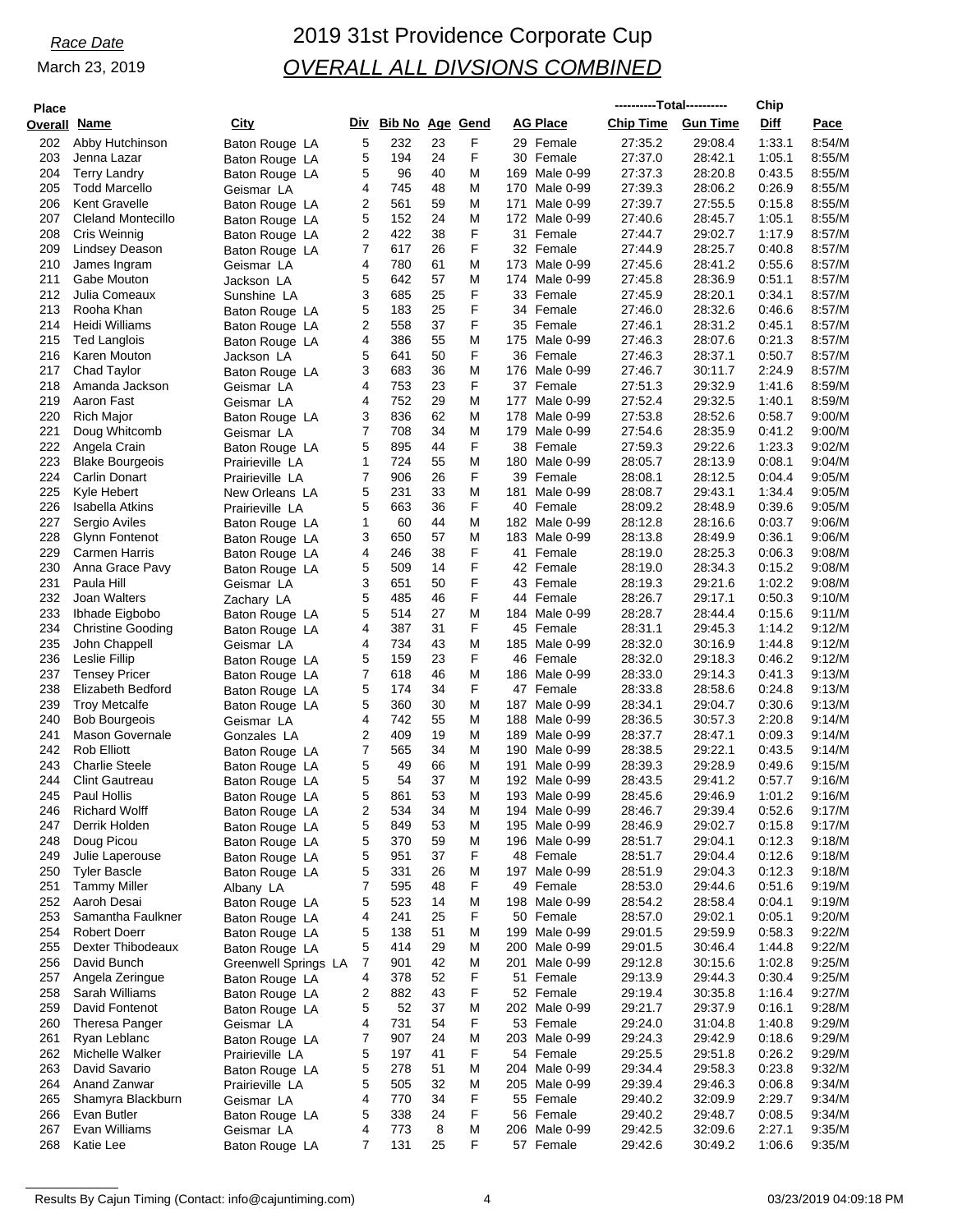# *Race Date* 2019 31st Providence Corporate Cup *OVERALL ALL DIVSIONS COMBINED*

| <b>Place</b> |                                          |                                  |        |                        |          |        |                                   | ----------Total---------- |                    | Chip             |                           |
|--------------|------------------------------------------|----------------------------------|--------|------------------------|----------|--------|-----------------------------------|---------------------------|--------------------|------------------|---------------------------|
| Overall Name |                                          | City                             | Div    | <b>Bib No Age Gend</b> |          |        | <b>AG Place</b>                   | <b>Chip Time</b>          | <b>Gun Time</b>    | Diff             | Pace                      |
| 269          | <b>Therese Walker</b>                    | Baton Rouge LA                   | 5      | 340                    | 24       | F      | 58 Female                         | 29:44.1                   | 29:55.9            | 0:11.8           | 9.35/M                    |
| 270          | Alyssa Beard                             | Baton Rouge LA                   | 5      | 114                    | 37       | F      | 59 Female                         | 29:47.4                   | 32:24.2            | 2:36.8           | 9:36/M                    |
| 271<br>272   | John-Paul Bergeron<br>Chad Lavergne      | Lafayette LA                     | 5<br>3 | 13<br>817              | 22<br>32 | M<br>M | 207<br>Male 0-99<br>208 Male 0-99 | 29:47.7<br>29:48.3        | 31:14.1<br>30:30.8 | 1:26.3<br>0:42.5 | 9:36/M<br>9:37/M          |
| 273          | Robert Bergeron                          | Pride LA<br>Lafayette LA         | 4      | 492                    | 25       | M      | 209 Male 0-99                     | 29:48.6                   | 31:14.6            | 1:25.9           | 9:37/M                    |
| 274          | <b>Garrett Miles</b>                     | Baton Rouge LA                   | 5      | 332                    | 26       | M      | 210<br>Male 0-99                  | 29:54.7                   | 30:52.7            | 0:57.9           | 9:39/M                    |
| 275          | <b>Matthew Voitier</b>                   | Baton Rouge LA                   | 5      | 857                    | 38       | M      | Male 0-99<br>211                  | 29:56.7                   | 31:47.9            | 1:51.1           | 9:39/M                    |
| 276          | Amanda Casiday                           | Baton Rouge LA                   | 5      | 875                    | 20       | F      | 60<br>Female                      | 29:57.6                   | 30:51.5            | 0:53.8           | 9:40/M                    |
| 277          | <b>Ashley Voitier</b>                    | Baton Rouge LA                   | 3      | 227                    | 39       | F      | 61 Female                         | 29:58.0                   | 31:48.3            | 1:50.3           | 9:40/M                    |
| 278<br>279   | Carolina Herrera<br><b>Belinda Smith</b> | Baton Rouge LA<br>Jackson LA     | 4<br>1 | 470<br>248             | 34<br>48 | F<br>F | 62 Female<br>63 Female            | 29:59.5<br>29:59.9        | 30:33.8<br>30:49.8 | 0:34.3<br>0:49.9 | 9:40/M<br>9:40/M          |
| 280          | Nam Vu                                   | Baton Rouge LA                   | 5      | 936                    | 25       | M      | 212 Male 0-99                     | 30:03.6                   | 38.28.6            | 8:25.0           | 9:42/M                    |
| 281          | <b>Tiffiney Pecot</b>                    | Baton Rouge LA                   | 4      | 222                    | 45       | F      | 64 Female                         | 30:03.8                   | 30:47.4            | 0:43.6           | 9:42/M                    |
| 282          | <b>Charlene Chavez</b>                   | Baton Rouge LA                   | 5      | 937                    | 21       | F      | 65 Female                         | 30:04.7                   | 38:29.7            | 8:25.0           | 9:42/M                    |
| 283          | Adam Keller                              | Geismar LA                       | 4      | 787                    | 30       | M      | 213 Male 0-99                     | 30:06.3                   | 31:46.1            | 1:39.8           | 9:43/M                    |
| 284          | Robert Schexnailder                      | Geismar LA                       | 4      | 760                    | 30       | M<br>F | 214<br>Male 0-99                  | 30:08.1                   | 31:56.6            | 1:48.5           | 9:43/M                    |
| 285<br>286   | Mary Johnson<br>Laura Naden              | Baton Rouge LA<br>Gonzales LA    | 5<br>2 | 371<br>397             | 28<br>51 | F      | 66 Female<br>67 Female            | 30:13.5<br>30:14.9        | 30:34.7<br>30:37.3 | 0:21.1<br>0:22.3 | 9:45/M<br>9:45/M          |
| 287          | Julius Beard                             | Baton Rouge LA                   | 2      | 109                    | 38       | M      | 215 Male 0-99                     | 30:22.6                   | 32:59.4            | 2:36.8           | 9:48/M                    |
| 288          | Wein Zhang                               | Baton Rouge LA                   | 4      | 495                    | 49       | M      | 216 Male 0-99                     | 30:23.1                   | 30:36.4            | 0:13.2           | 9:48/M                    |
| 289          | Jason Crain                              | Baton Rouge LA                   | 5      | 894                    | 45       | M      | 217<br>Male 0-99                  | 30:23.2                   | 31:45.9            | 1:22.6           | 9:48/M                    |
| 290          | <b>Blaine Boatner</b>                    | Baton Rouge LA                   | 4      | 384                    | 31       | M      | 218 Male 0-99                     | 30:23.9                   | 30:50.8            | 0:26.9           | 9:48/M                    |
| 291<br>292   | Mindy Duong                              | Baton Rouge LA                   | 5      | 517                    | 24<br>41 | F<br>M | 68 Female                         | 30:29.6<br>30:33.6        | 30:48.2<br>31:03.4 | 0:18.6<br>0.29.7 | 9:50/M<br>9:51/M          |
| 293          | Sai Eddanapudi<br>Elizabeth Miner        | Baton Rouge LA<br>Zachary LA     | 1<br>3 | 64<br>816              | 44       | F      | 219 Male 0-99<br>69 Female        | 30:39.5                   | 31:59.1            | 1:19.6           | 9.53/M                    |
| 294          | Sean Capello                             | Jackson LA                       | 5      | 253                    | 48       | M      | 220<br>Male 0-99                  | 30:41.3                   | 31:29.4            | 0:48.1           | 9:54/M                    |
| 295          | Caleb Favaloro                           | Baton Rouge LA                   | 7      | 549                    | 23       | M      | 221<br>Male 0-99                  | 30:42.7                   | 32:51.4            | 2:08.6           | 9:54/M                    |
| 296          | Lauren Sherman                           | Baton Rouge LA                   | 1      | 412                    | 31       | F      | 70 Female                         | 30:50.8                   | 31:10.7            | 0:19.8           | 9.57/M                    |
| 297          | Lori Johnson                             | Prairieville LA                  | 5      | 80                     | 49       | F      | 71<br>Female                      | 30:52.7                   | 32:01.6            | 1:08.9           | 9:57/M                    |
| 298<br>299   | Noah Wells<br>Cindy Hollis               | Denham Springs LA                | 5<br>7 | 890<br>593             | 15<br>48 | M<br>F | 222 Male 0-99<br>72 Female        | 30:52.8<br>30:54.8        | 32:16.5<br>31:55.6 | 1:23.7<br>1:00.8 | 9:57/M<br>9:58/M          |
| 300          | Mackenzie Bennett                        | Baton Rouge LA<br>Geismar LA     | 4      | 788                    | 27       | F      | 73 Female                         | 30:57.2                   | 32:38.1            | 1:40.8           | 9:59/M                    |
| 301          | Matt Duhe                                | Baton Rouge LA                   | 4      | 447                    | 59       | M      | 223 Male 0-99                     | 30:58.5                   | 31:53.8            | 0:55.3           | 9:59/M                    |
| 302          | Michela McDermond                        | Baton Rouge LA                   | 4      | 477                    | 29       | F      | 74 Female                         | 31:04.6                   | 31:56.4            | 0:51.8           | 10:01/M                   |
| 303          | Daniel Nguyen                            | Baton Rouge LA                   | 5      | 935                    | 27       | M      | 224 Male 0-99                     | 31:15.1                   | 35:02.2            | 3:47.1           | 10:05/M                   |
| 304          | Shailaja Mahalingam                      | Baton Rouge LA                   | 4      | 348                    | 20       | F      | 75 Female                         | 31:16.7                   | 31:36.1            | 0:19.3           | 10:05/M                   |
| 305<br>306   | Raymond Butchert<br><b>Mark Weeks</b>    | Baton Rouge LA                   | 7<br>5 | 792<br>97              | 38<br>50 | M<br>M | 225 Male 0-99<br>226 Male 0-99    | 31:17.6<br>31:17.8        | 32:20.1<br>32:03.3 | 1:02.5<br>0.45.4 | 10:05/M<br>10:05/M        |
| 307          | <b>Chris Couty</b>                       | Baton Rouge LA<br>Baton Rouge LA | 7      | 794                    | 43       | M      | 227 Male 0-99                     | 31:20.0                   | 32:20.2            | 1:00.1           | 10:06/M                   |
| 308          | Kaci Reeves                              | Sorrento LA                      | 7      | 598                    | 33       | F      | 76 Female                         | 31:21.4                   | 32:09.8            | 0.48.3           | 10:07/M                   |
| 309          | <b>Randal Meaux</b>                      | Baton Rouge LA                   | 7      | 789                    | 36       | M      | 228 Male 0-99                     | 31:24.0                   | 32:24.6            | 1:00.6           | 10:08/M                   |
| 310          | Sydnee Menou                             | Baton Rouge LA                   | 2      | 535                    | 29       | F      | 77 Female                         | 31:25.1                   | 32:17.3            | 0:52.2           | 10:08/M                   |
| 311          | Kevin Rodriguez                          | Baton Rouge LA                   | 5      | 372                    | 54       | M      | 229 Male 0-99                     | 31:25.2                   | 33:24.6            | 1:59.3           | 10:08/M                   |
| 312<br>313   | Tyson Trahan<br>Jeff Poche               | Baton Rouge LA<br>Geismar LA     | 5<br>4 | 807<br>755             | 33<br>62 | M<br>M | 230 Male 0-99<br>231<br>Male 0-99 | 31:25.7<br>31:26.6        | 33:08.3<br>32:11.2 | 1:42.6<br>0:44.6 | 10:08/M<br>10:08/M        |
| 314          | Abigail Erwin                            | Baton Rouge LA                   | 7      | 491                    | 23       | F      | 78 Female                         | 31:26.8                   | 31:42.7            | 0:15.8           | 10:08/M                   |
| 315          | Harry Anderson                           | Geismar LA                       | 4      | 767                    | 59       | M      | 232 Male 0-99                     | 31:29.3                   | 34:33.1            | 3:03.8           | 10:09/M                   |
| 316          | Abigail Iron Rope                        | Baton Rouge LA                   | 5      | 274                    | 37       | F      | 79 Female                         | 31:37.7                   | 32:32.4            | 0.54.6           | 10:12/M                   |
| 317          | <b>Fred Neal</b>                         | Baton Rouge LA                   | 5      | 19                     | 68       | M      | 233 Male 0-99                     | 31:43.6                   | 32:39.7            | 0:56.1           | 10:14/M                   |
| 318          | Amanda Ferguson                          | Baton Rouge LA                   | 2      | 880                    | 26       | F<br>F | 80 Female                         | 31:48.2<br>31:49.6        | 33.04.4            | 1:16.1           | 10:15/M                   |
| 319<br>320   | Searra Panger<br>Clay Randolph           | Geismar LA<br>Baton Rouge LA     | 4<br>2 | 747<br>953             | 23<br>39 | M      | 81 Female<br>234 Male 0-99        | 31:51.7                   | 33.29.8<br>33:08.9 | 1:40.1<br>1:17.1 | 10:16/M<br>10:16/M        |
| 321          | <b>Ashley Calix</b>                      | Denham Springs LA                | 2      | 881                    | 25       | F      | 82 Female                         | 31:53.1                   | 33:09.4            | 1:16.2           | 10:17/M                   |
| 322          | Tom Aldrich                              | Baton Rouge LA                   | 4      | 474                    | 50       | M      | 235 Male 0-99                     | 31:56.7                   | 32:38.1            | 0:41.3           | 10:18/M                   |
| 323          | <b>Emily Heltz</b>                       | Baton Rouge LA                   | 2      | 800                    | 28       | F      | 83 Female                         | 31:56.7                   | 33:38.4            | 1:41.6           | 10:18/M                   |
| 324          | Dakota Voiselle                          | Baton Rouge LA                   | 5      | 120                    | 23       | M      | 236 Male 0-99                     | 32:02.1                   | 32:06.5            |                  | 0:04.4 10:20/M            |
| 325          | <b>Kimberly Sanders</b>                  | Baton Rouge LA                   | 7      | 606                    | 53       | F      | 84 Female                         | 32:04.8                   | 32:52.3            |                  | 0:47.4 10:21/M            |
| 326<br>327   | Julie Windham<br>Carolyn Styranec        | Baton Rouge LA<br>Baton Rouge LA | 5<br>5 | 944<br>356             | 28<br>44 | F<br>F | 85 Female<br>86 Female            | 32:06.8<br>32:07.7        | 34:29.3<br>32:30.5 | 0:22.8           | 2:22.5 10:21/M<br>10:22/M |
| 328          | Ria Grannum                              | Geismar LA                       | 7      | 714                    | 37       | F      | 87 Female                         | 32:15.1                   | 32:51.9            |                  | 0:36.7 10:24/M            |
| 329          | Mac Cangelosi                            | Baton Rouge LA                   | 7      | 489                    | 25       | M      | 237 Male 0-99                     | 32:18.3                   | 32:32.9            | 0.14.6           | 10:25/M                   |
| 330          | Greg Sepeda                              | Baton Rouge LA                   | 1      | 886                    | 50       | M      | 238 Male 0-99                     | 32:18.6                   | 33.50.4            | 1:31.8           | 10:25/M                   |
| 331          | Wesley Jones                             | Baton Rouge LA                   | 5      | 903                    | 40       | M      | 239 Male 0-99                     | 32:20.8                   | 33.22.6            |                  | 1:01.7 10:26/M            |
| 332<br>333   | Dawn Boniol<br>Paul Fradella             | Denham Springs LA                | 7<br>5 | 574<br>892             | 42<br>69 | F<br>M | 88 Female<br>240 Male 0-99        | 32:28.2                   | 33:18.4<br>33.52.4 | 0:50.1<br>1:23.3 | 10:28/M<br>10:29/M        |
| 334          | Dennis Armwood                           | Slidell LA<br>Jackson LA         | 5      | 251                    | 29       | M      | 241<br>Male 0-99                  | 32:29.0<br>32:29.8        | 32:53.9            | 0:24.1           | 10:29/M                   |
| 335          | Mridul Desai                             | Baton Rouge LA                   | 5      | 521                    | 45       | M      | 242 Male 0-99                     | 32:29.8                   | 32:34.2            | 0:04.4           | 10:29/M                   |
|              |                                          |                                  |        |                        |          |        |                                   |                           |                    |                  |                           |

Results By Cajun Timing (Contact: info@cajuntiming.com) 6 03/23/2019 04:09:19 PM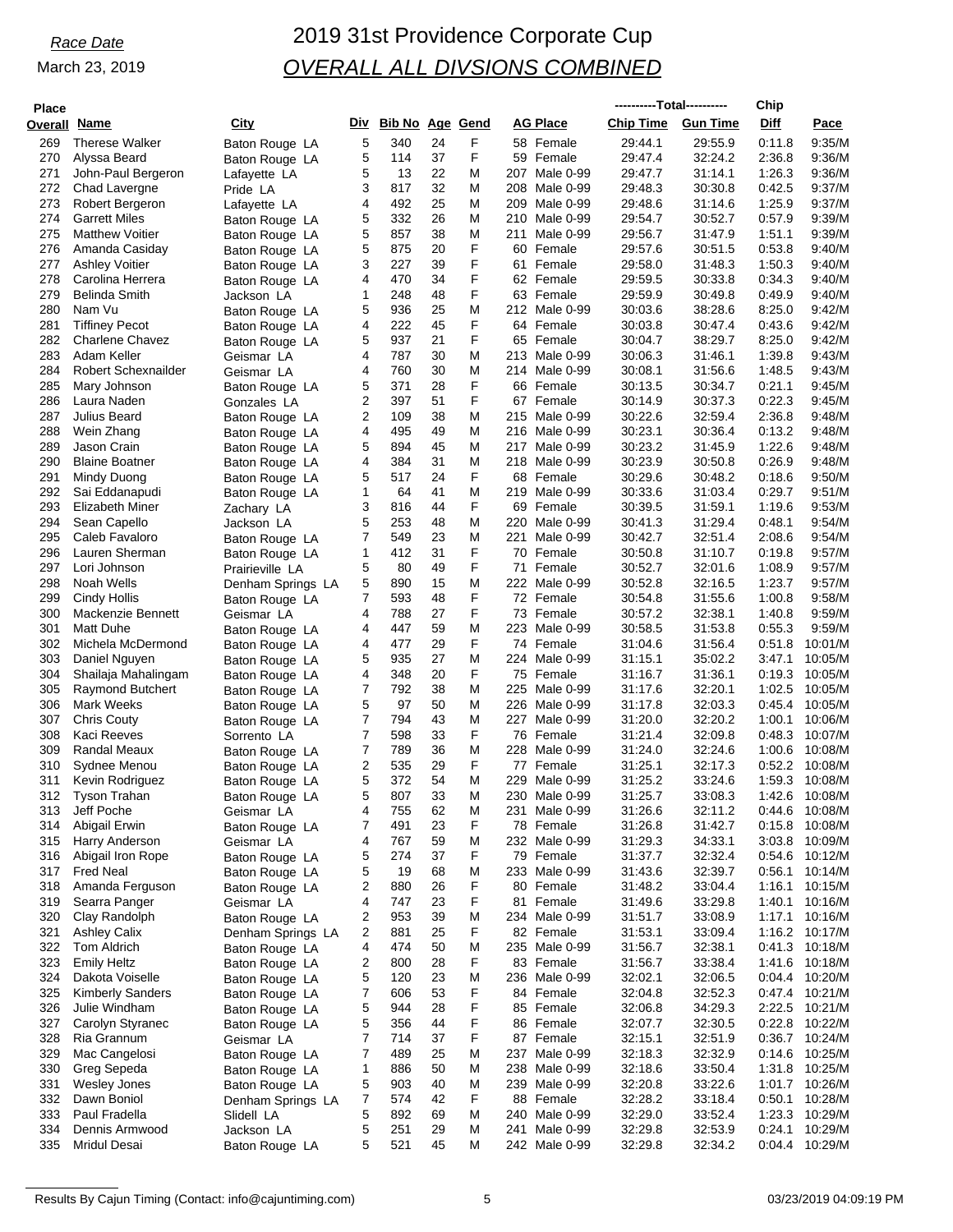| <b>Place</b>        |                             |                               |        |                     |          |        |                          |           | ----------Total---------- |                    | Chip             |                    |
|---------------------|-----------------------------|-------------------------------|--------|---------------------|----------|--------|--------------------------|-----------|---------------------------|--------------------|------------------|--------------------|
| <b>Overall Name</b> |                             | <b>City</b>                   |        | Div Bib No Age Gend |          |        | <b>AG Place</b>          |           | Chip Time                 | <b>Gun Time</b>    | Diff             | Pace               |
| 336                 | <b>Bryon Hume</b>           | Baton Rouge LA                | 5      | 947                 | 53       | M      | 243 Male 0-99            |           | 32:31.2                   | 34:58.6            | 2:27.3           | 10:29/M            |
| 337                 | <b>Landon Chastant</b>      | Baton Rouge LA                | 7      | 579                 | 27       | M      | 244 Male 0-99            |           | 32:43.2                   | 32:50.1            | 0:06.8           | 10:33/M            |
| 338                 | Kindra Schultz              | Baton Rouge LA                | 5      | 643                 | 27       | F      | 89 Female                |           | 32:43.3                   | 32:50.4            | 0:07.1           | 10:33/M            |
| 339                 | Sylvia Vargas               | Baton Rouge LA                | 4      | 448                 | 59       | F      | 90 Female                |           | 32:46.3                   | 33:45.3            | 0.58.9           | 10:34/M            |
| 340                 | Mark Small                  | Baton Rouge LA                | 7      | 902                 | 34       | M      | 245 Male 0-99            |           | 32:47.8                   | 33:57.6            | 1:09.8           | 10:35/M            |
| 341                 | <b>Robert Villio</b>        | Baton Rouge LA                | 4      | 243                 | 61       | M      | 246 Male 0-99            |           | 32:52.6                   | 33:21.7            | 0:29.1           | 10:36/M            |
| 342                 | Megan Wintz                 | Saint Francisville LA         | 5      | 34                  | 41       | F      | 91 Female                |           | 32:54.3                   | 33:31.1            | 0:36.7           | 10:37/M            |
| 343                 | <b>Bill Morgan</b>          | Saint Francisville LA         | 5      | 16                  | 59       | M      | 247 Male 0-99            |           | 32:55.5                   | 33:31.3            | 0:35.7           | 10:37/M            |
| 344                 | Elizabeth Morgan            | Saint Francisville LA         | 5      | 15                  | 53       | F      | 92 Female                |           | 32:56.5                   | 33:31.3            | 0:34.7           | 10:37/M            |
| 345                 | Nathan McBride              | Baton Rouge LA                | 5      | 270                 | 29       | F      | 93 Female                |           | 32:56.8                   | 35:04.6            | 2:07.8           | 10:37/M            |
| 346                 | <b>Greg Stevens</b>         | Baton Rouge LA                | 2      | 798                 | 41       | M      | 248 Male 0-99            |           | 32:57.8                   | 33:44.1            | 0.46.2           | 10:38/M            |
| 347                 | Janice Sim                  | Baton Rouge LA                | 5      | 357                 | 24       | F      | 94 Female                |           | 33:00.7                   | 33:19.9            | 0:19.2           | 10:39/M            |
| 348                 | Nick Speyrer                | Baton Rouge LA                | 5      | 339                 | 36       | M      | 249 Male 0-99            |           | 33:06.0                   | 33:30.5            | 0:24.4           | 10:41/M            |
| 349                 | Joyce Juneau                | Baton Rouge LA                | 5      | 803                 | 50       | F      | 95 Female                |           | 33:16.7                   | 35:20.9            | 2:04.1           | 10:44/M            |
| 350                 | John Houeye                 | Baton Rouge LA                | 5      | 359                 | 55       | M      | 250 Male 0-99            |           | 33:20.5                   | 34:08.4            | 0.47.8           | 10:45/M            |
| 351                 | Katelyn Oglesby             | Baton Rouge LA                | 5      | 236                 | 24       | F      | 96 Female                |           | 33:20.9                   | 34:57.9            | 1:36.9           | 10:45/M            |
| 352                 | Elizabeth McCollister       | Baton Rouge LA                | 5      | 239                 | 24       | M      | 251                      | Male 0-99 | 33.23.4                   | 34.57.6            | 1:34.2           | 10:46/M            |
| 353                 | Logan Fulcher               | Baton Rouge LA                | 1      | 71                  | 18       | M      | 252 Male 0-99            |           | 33:24.0                   | 33:54.4            | 0:30.3           | 10:46/M            |
| 354                 | <b>Billy Whittington</b>    | Geismar LA                    | 4      | 743                 | 39       | M      | 253 Male 0-99            |           | 33.29.5                   | 36:22.8            | 2:53.2           | 10:48/M            |
| 355                 | <b>Shannon Booker</b>       | Baton Rouge LA                | 4      | 471                 | 35       | F      | 97 Female                |           | 33:35.7                   | 34:09.6            | 0:33.8           | 10:50/M            |
| 356                 | Ashley Jackson              | Prairieville LA               | 5      | 82                  | 35       | F      | 98 Female                |           | 33.35.8                   | 34:44.6            | 1:08.7           | 10:50/M            |
| 357                 | <b>Malorie Sitar</b>        | Gonzales LA                   | 7      | 815                 | 31       | F      | 99 Female                |           | 33.51.8                   | 34:46.2            | 0:54.3           | 10:55/M            |
| 358                 | Qingyang Wang               | Baton Rouge LA                | 5      | 288                 | 37       | M      | 254 Male 0-99            |           | 33:54.1                   | 34:27.5            | 0.33.3           | 10:56/M            |
| 359                 | Ivan Williams               | Baton Rouge LA                | 2      | 283                 | 43       | M      | 255 Male 0-99            |           | 33:55.4                   | 34:29.5            | 0:34.1           | 10:56/M            |
| 360                 | Claude Blanchard            | Baton Rouge LA                | 4      | 225                 | 57       | M      | 256 Male 0-99            |           | 34:00.7                   | 34:21.9            | 0:21.1           | 10:58/M            |
| 361                 | Gidget Stein                | Lutcher LA                    | 1      | 725                 | 45       | F      | 100 Female               |           | 34:01.8                   | 34:49.4            | 0.47.6           | 10:58/M            |
| 362                 | Jacob Deboer                | Baton Rouge LA                | 7      | 268                 | 28       | M      | 257                      | Male 0-99 | 34:05.6                   | 36:14.9            | 2:09.2           | 11:00/M            |
| 363                 | <b>Theresa Bartlett</b>     | Baton Rouge LA                | 7      | 269                 | 28       | F      | 101 Female               |           | 34:10.5                   | 36:19.1            | 2:08.6           | 11:01/M            |
| 364                 | <b>Justin Ator</b>          | Baton Rouge LA                | 4      | 876                 | 33       | M      | 258 Male 0-99            |           | 34:11.0                   | 36:39.7            | 2:28.6           | 11:02/M            |
| 365                 | <b>Steve Atkins</b>         | Prairieville LA               | 5      | 664<br>573          | 34<br>55 | M<br>F | 259 Male 0-99            |           | 34:12.6                   | 34:53.4<br>35:56.6 | 0.40.8           | 11:02/M<br>11:02/M |
| 366<br>367          | Wendy Chen<br>Lu Liu        | Baton Rouge LA                | 7<br>5 | 287                 | 30       | F      | 102 Female<br>103 Female |           | 34:12.6                   | 34:51.9            | 1:43.9<br>0.32.8 | 11:04/M            |
| 368                 | <b>Beatrice Terigar</b>     | Baton Rouge LA                | 4      | 498                 | 34       | F      | 104 Female               |           | 34:19.0<br>34:21.5        | 34:39.1            | 0:17.5           | 11:05/M            |
| 369                 | <b>Brad Apking</b>          | Prairieville LA<br>Geismar LA | 5      | 674                 | 37       | M      | 260 Male 0-99            |           | 34:23.9                   | 36:58.3            | 2:34.4           | 11:05/M            |
| 370                 | Kelley Singer               | Prairieville LA               | 3      | 682                 | 35       | F      | 105 Female               |           | 34:24.2                   | 35:44.8            | 1:20.6           | 11:06/M            |
| 371                 | Dan Ducote                  | Baton Rouge LA                | 5      | 342                 | 56       | M      | 261 Male 0-99            |           | 34:24.7                   | 35:23.9            | 0:59.1           | 11:06/M            |
| 372                 | Jennifer Clark              | Baton Rouge LA                | 5      | 915                 | 46       | F      | 106 Female               |           | 34:24.8                   | 35:48.5            | 1:23.6           | 11:06/M            |
| 373                 | <b>Christopher Fontenot</b> | Gonzales LA                   | 5      | 48                  | 54       | M      | 262 Male 0-99            |           | 34:30.5                   | 36:59.3            | 2:28.8           | 11:08/M            |
| 374                 | Rebecca Meaux               | Baton Rouge LA                | 7      | 790                 | 36       | F      | 107 Female               |           | 34:31.0                   | 35:31.4            | 1:00.3           | 11:08/M            |
| 375                 | Mark Arceneaux              | Baton Rouge LA                | 7      | 791                 | 36       | M      | 263 Male 0-99            |           | 34:32.0                   | 35:31.6            | 0.59.6           | 11:08/M            |
| 376                 | <b>Rick Campbell</b>        | Hammond LA                    | 3      | 230                 | 28       | M      | 264 Male 0-99            |           | 34:38.1                   | 36:27.4            | 1:49.2           | 11:10/M            |
| 377                 | <b>Emily Mitchell</b>       | Baton Rouge LA                | 7      | 547                 | 29       | F      | 108 Female               |           | 34:38.8                   | 37:20.1            | 2:41.3           | 11:10/M            |
| 378                 | <b>Marguerite Estes</b>     | Baton Rouge LA                | 7      | 925                 | 51       | F      | 109 Female               |           | 34:40.3                   | 35:26.1            | 0.45.8           | 11:11/M            |
| 379                 | D'Wana Chiles               | Baton Rouge LA                | 5      | 74                  | 49       | F      | 110 Female               |           | 34:42.2                   | 35:49.6            |                  | 1:07.4 11:12/M     |
| 380                 | Zack Hill                   | Prairieville LA               | 5      | 667                 | 25       | M      | 265 Male 0-99            |           | 34:48.9                   | 35:51.5            |                  | 1:02.6 11:14/M     |
| 381                 | Kim Laurent                 | Lafayette LA                  | 3      | 927                 | 41       | F      | 111 Female               |           | 34:50.8                   | 36:12.1            |                  | 1:21.2 11:14/M     |
| 382                 | <b>Haley Christensen</b>    | Geismar LA                    | 4      | 784                 | 24       | F      | 112 Female               |           | 34:54.7                   | 36:36.4            |                  | 1:41.6 11:15/M     |
| 383                 | James Cavaliere             | Metairie LA                   | 5      | 41                  | 24       | M      | 266 Male 0-99            |           | 34:57.8                   | 35:41.2            |                  | 0:43.4 11:16/M     |
| 384                 | Jeremy Omoike               | Baton Rouge LA                | 7      | 614                 | 32       | M      | 267 Male 0-99            |           | 34:58.4                   | 35:42.8            |                  | 0:44.3 11:17/M     |
| 385                 | Anh Vu                      | Gonzales LA                   | 7      | 596                 | 43       | F      | 113 Female               |           | 34:58.5                   | 36:55.4            |                  | 1:56.8 11:17/M     |
| 386                 | Venu Tammineni              | Baton Rouge LA                | 4      | 878                 | 37       | M      | 268 Male 0-99            |           | 34.58.7                   | 37:24.9            |                  | 2:26.1 11:17/M     |
| 387                 | Michael Engle               | Baton Rouge LA                | 5      | 518                 | 63       | M      | 269 Male 0-99            |           | 34.59.4                   | 35:23.6            |                  | 0:24.2 11:17/M     |
| 388                 | <b>Kelly Walters</b>        | Baton Rouge LA                | 5      | 553                 | 38       | F      | 114 Female               |           | 35:00.7                   | 37:41.6            |                  | 2:40.8 11:17/M     |
| 389                 | Sean Neill                  | Baton Rouge LA                | 4      | 472                 | 50       | M      | 270 Male 0-99            |           | 35:03.6                   | 37:34.9            |                  | 2:31.3 11:18/M     |
| 390                 | <b>Molly Buras</b>          | Prairieville LA               | 5      | 24                  | 13       | F      | 115 Female               |           | 35:04.1                   | 37:35.6            |                  | 2:31.5 11:19/M     |
| 391                 | Allyson Grand               | Metairie LA                   | 5      | 42                  | 24       | F      | 116 Female               |           | 35:10.2                   | 35:53.6            |                  | 0:43.4 11:21/M     |
| 392                 | <b>Clint Bankston</b>       | Baton Rouge LA                | 5      | 361                 | 49       | M      | 271 Male 0-99            |           | 35:31.4                   | 36:04.1            |                  | 0:32.7 11:27/M     |
| 393                 | <b>Garry Hiebert</b>        | Prairieville LA               | 5      | 45                  | 62       | M      | 272 Male 0-99            |           | 35:52.4                   | 38:00.6            |                  | 2:08.1 11:34/M     |
| 394                 | David Kennison              | Baton Rouge LA                | 5      | 89                  | 41       | M      | 273 Male 0-99            |           | 35:55.2                   | 38:54.6            |                  | 2:59.3 11:35/M     |
| 395                 | Jessica Cavalier            | White Castle LA               | 2      | 402                 | 28       | F      | 117 Female               |           | 35:55.5                   | 36:43.1            |                  | 0:47.6 11:35/M     |
| 396                 | Eric Newman                 | Baton Rouge LA                | 5      | 932                 | 41       | M      | 274 Male 0-99            |           | 35:56.4                   | 38:23.6            |                  | 2:27.2 11:35/M     |
| 397                 | Kolin Robert                | Baton Rouge LA                | 7      | 419                 | 24       | M      | 275 Male 0-99            |           | 36:03.1                   | 37:27.7            |                  | 1:24.6 11:38/M     |
| 398                 | Jenny McLin                 | Baton Rouge LA                | 7      | 543                 | 36       | F      | 118 Female               |           | 36:06.5                   | 37:06.1            |                  | 0:59.6 11:39/M     |
| 399                 | Gary Buuck                  | Baton Rouge LA                | 5      | 272                 | 51       | M      | 276 Male 0-99            |           | 36:07.2                   | 38:33.3            |                  | 2:26.1 11:39/M     |
| 400                 | Penny Moak                  | Baton Rouge LA                | 5      | 945                 | 59       | F      | 119 Female               |           | 36:08.9                   | 38:25.6            | 2:16.6           | 11:39/M            |
| 401                 | Ovi Nazeen                  | Baton Rouge LA                | 1      | 65                  | 29       | F      | 120 Female               |           | 36:08.9                   | 36:31.1            | 0:22.1           | 11:39/M            |
| 402                 | Melanie Clouatre            | Port Allen LA                 | 3      | 821                 | 37       | F      | 121 Female               |           | 36:18.0                   | 37:27.1            |                  | 1:09.1 11:43/M     |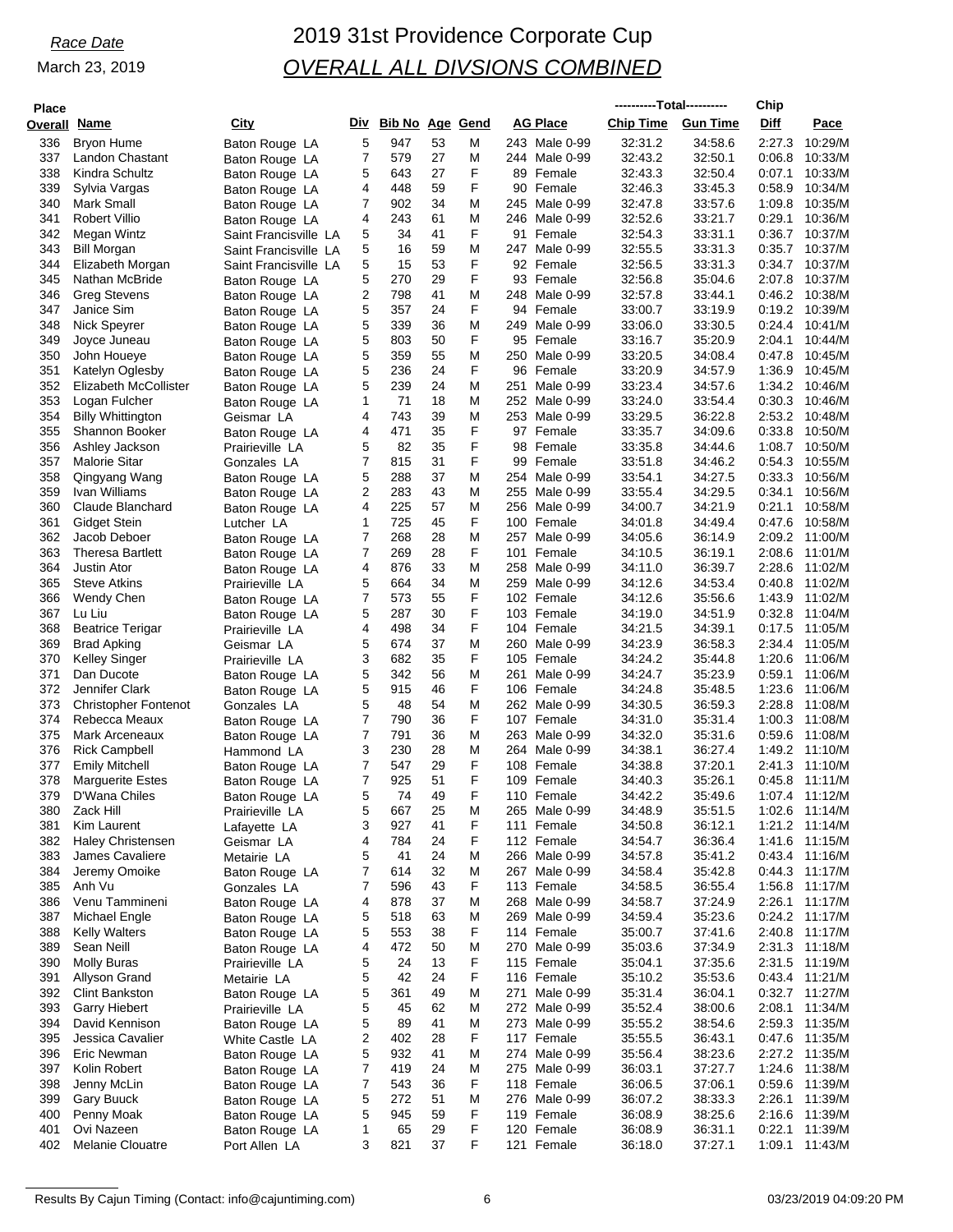# *Race Date* 2019 31st Providence Corporate Cup *OVERALL ALL DIVSIONS COMBINED*

| <b>Place</b> |                            |                             |   |                     |                |        |            |                                | ----------Total---------- |                 | Chip        |                  |
|--------------|----------------------------|-----------------------------|---|---------------------|----------------|--------|------------|--------------------------------|---------------------------|-----------------|-------------|------------------|
| Overall Name |                            | City                        |   | Div Bib No Age Gend |                |        | AG Place   |                                | Chip Time                 | <b>Gun Time</b> | <b>Diff</b> | Pace             |
| 403          | <b>Emily White</b>         | Baton Rouge LA              | 4 | 383                 | 41             | F      | 122 Female |                                | 36:20.8                   | 36:46.6         | 0.25.8      | 11:43/M          |
| 404          | Nancy Gilbert              | Baton Rouge LA              | 7 | 545                 | 64             | F      |            | 1 Female                       | 36:22.1                   | 37:32.8         | 1:10.7      | 11:44/M          |
| 405          | Odell Maxwell              | Baton Rouge LA              | 7 | 218                 | 28             | M      |            | 277 Male 0-99                  | 36:22.4                   | 38:07.5         | 1:45.1      | 11:44/M          |
| 406          | Janice Burdette            |                             | 2 | 410                 | 67             | F      | 123 Female |                                | 36:27.5                   | 37:14.7         | 0:47.2      | 11:45/M          |
| 407          | Sandi Bourque              | Baton Rouge LA              | 5 | 298                 | 33             | F      | 124 Female |                                | 36:32.5                   | 37:02.3         | 0:29.7      | 11:47/M          |
| 408          | Renee Graff                | Gonzales LA                 | 4 | 475                 | 38             | F      | 125 Female |                                | 36:34.3                   | 37:25.7         | 0:51.3      | 11:48/M          |
| 409          | Corie Niehaus              | Baton Rouge LA              | 5 | 871                 | 27             | F      | 126 Female |                                | 36:34.7                   | 37:29.6         | 0:54.8      | 11:48/M          |
| 410          |                            | Denham Springs LA           | 4 | 765                 | 55             | M      |            | 278 Male 0-99                  |                           | 38:30.9         | 1:45.8      | 11:51/M          |
| 411          | Mark Neyland<br>Kurt Wintz | Geismar LA                  | 2 | 282                 | 43             | M      |            | 279 Male 0-99                  | 36:45.0                   | 37:31.8         | 0.42.3      | 11:53/M          |
| 412          |                            | Saint Gabriel LA            | 5 | 529                 | 31             | F      | 127 Female |                                | 36:49.4                   | 37:08.6         | 0:16.6      | 11:54/M          |
|              | Vidhya Venugopal           | Baton Rouge LA              | 7 | 490                 | 26             | M      |            |                                | 36:52.0<br>36:54.6        | 45:19.6         | 8:25.0      | 11:54/M          |
| 413          | Joe Chavalitlekha          | Baton Rouge LA              |   |                     |                |        |            | 280 Male 0-99<br>281 Male 0-99 |                           |                 |             |                  |
| 414          | <b>Brett Simon</b>         | Greenwell Springs LA        | 5 | 512                 | 46<br>47       | Μ      |            |                                | 36:58.1                   | 37:21.9         | 0:23.8      | 11:55/M          |
| 415          | <b>Jeff Miller</b>         | Baton Rouge LA              | 5 | 665                 | 57             | M      |            | 282 Male 0-99                  | 37:03.3                   | 39:07.5         | 2:04.1      | 11:57/M          |
| 416          | Lance Gautreau             | Prairieville LA             | 5 | 912                 | 28             | M<br>F |            | 283 Male 0-99                  | 37:04.5                   | 37:22.1         | 0:17.5      | 11:57/M          |
| 417          | Yingxue Wang               | Baton Rouge LA              | 7 | 258                 |                |        | 128 Female |                                | 37:12.5                   | 39:24.3         | 2:11.7      | 12:00/M          |
| 418          | Faraz Akhtar               | Geismar LA                  | 4 | 778                 | 35<br>21       | M      |            | 284 Male 0-99                  | 37:14.7                   | 39:01.5         | 1:46.8      | 12:01/M          |
| 419          | <b>Faith Fontenette</b>    | Baton Rouge LA              | 1 | 67                  |                | F      | 129 Female |                                | 37:16.7                   | 37:38.6         | 0:21.8      | 12:01/M          |
| 420          | Madeline Bush              | Baton Rouge LA              | 5 | 155                 | 23             | F      | 130 Female |                                | 37:17.7                   | 38:21.9         | 1:04.1      | 12:02/M          |
| 421          | <b>Allison Bennett</b>     | Baton Rouge LA              | 7 | 582                 | 47             | F      | 131 Female |                                | 37:23.9                   | 38:12.8         | 0.48.8      | 12:04/M          |
| 422          | Cyndi Kalenicki            | Baton Rouge LA              | 2 | 544                 | 54             | F      | 132 Female |                                | 37:31.1                   | 38:41.9         |             | 1:10.7 12:06/M   |
| 423          | Dvijen Desai               | Baton Rouge LA              | 5 | 527                 | 67             | M      |            | 285 Male 0-99                  | 37:33.5                   | 38.26.9         | 0:53.3      | 12:07/M          |
| 424          | <b>Thomas Curtin</b>       | Baton Rouge LA              | 4 | 221                 | 65             | M      |            | 286 Male 0-99                  | 37:38.3                   | 38:56.9         | 1:18.5      | 12:08/M          |
| 425          | Mo Kazemi                  | Baton Rouge LA              | 7 | 488                 | 41             | M      |            | 287 Male 0-99                  | 37:44.6                   | 37.53.7         | 0:09.1      | 12:10/M          |
| 426          | <b>Whitney Beck</b>        | Baton Rouge LA              | 4 | 242                 | 28             | F      | 133 Female |                                | 37:51.7                   | 37:59.4         | 0.07.6      | 12:13/M          |
| 427          | <b>Brice Mohundro</b>      | Prairieville LA             | 4 | 220                 | 41             | F      | 134 Female |                                | 37:53.3                   | 40:20.1         | 2:26.8      | 12:13/M          |
| 428          | Keona Patin                | Baton Rouge LA              | 4 | 379                 | 43             | F      | 135 Female |                                | 37:54.2                   | 39:22.5         | 1:28.2      | 12:14/M          |
| 429          | Daniel Evans               | Baton Rouge LA              | 4 | 377                 | 37             | M      |            | 288 Male 0-99                  | 37:54.4                   | 39:22.7         | 1:28.2      | 12:14/M          |
| 430          | <b>Margaret Heffron</b>    | Baton Rouge LA              | 5 | 941                 | 60             | F      | 136 Female |                                | 38:03.2                   | 39:15.2         | 1:11.9      | 12:16/M          |
| 431          | Cheryl Hinton              | Baker LA                    | 4 | 223                 | 55             | F      | 137 Female |                                | 38:10.9                   | 38.38.6         | 0:27.7      | 12:19/M          |
| 432          | Austin Vela-Vick           | Baton Rouge LA              | 5 | 808                 | $\overline{7}$ | M      |            | 289 Male 0-99                  | 38:10.9                   | 40:14.8         | 2:03.8      | 12:19/M          |
| 433          | Monica Vela-Vick           | Baton Rouge LA              | 5 | 804                 | 37             | F      | 138 Female |                                | 38:12.5                   | 40:16.7         | 2:04.1      | 12:19/M          |
| 434          | Kade Goodman               | Geismar LA                  | 4 | 769                 | 16             | M      |            | 290 Male 0-99                  | 38:17.1                   | 39:59.4         | 1:42.2      | 12:21/M          |
| 435          | Yvonne Baker               | Baton Rouge LA              | 5 | 873                 | 42             | F      | 139 Female |                                | 38:19.9                   | 39:29.1         | 1:09.1      | 12:22/M          |
| 436          | Nicole Mullins             | Denham Springs LA           | 7 | 900                 | 38             | F      | 140 Female |                                | 38:27.9                   | 39:31.6         |             | 1:03.7 12:24/M   |
| 437          | Linda Cruz                 | Geismar LA                  | 4 | 757                 | 56             | F      | 141        | Female                         | 38:28.6                   | 40:18.3         | 1:49.6      | 12:25/M          |
| 438          | Deborah Buchanan           | Baton Rouge LA              | 5 | $\overline{2}$      | 42             | F      | 142 Female |                                | 38:32.0                   | 39:16.4         | 0:44.3      | 12:26/M          |
| 439          | Nicole Dunn                | Prairieville LA             | 5 | 635                 | 26             | F      | 143 Female |                                | 38:33.7                   | 39:43.4         | 1:09.7      | 12:26/M          |
| 440          | <b>Chuck Myers</b>         | Saint Amant LA              | 4 | 493                 | 67             | M      | 291        | Male 0-99                      | 38:43.9                   | 39:06.7         | 0:22.8      | 12:29/M          |
| 441          | Rana Alkadi                | Baton Rouge LA              | 4 | 473                 | 31             | F      | 144 Female |                                | 38:45.0                   | 39:19.1         | 0.34.1      | 12:30/M          |
| 442          | Michael Simpson            | Baton Rouge LA              | 7 | 310                 | 19             | M      |            | 292 Male 0-99                  | 38:50.1                   | 41:06.3         |             | 2:16.2 12:32/M   |
| 443          | <b>Chelsey Gonzales</b>    | Baton Rouge LA              | 5 | 487                 | 25             | F      | 145 Female |                                | 38:54.8                   | 40:17.7         | 1:22.8      | 12:33/M          |
| 444          | Rebecca Lilly              | Prairieville LA             | 5 | 390                 | 18             | F      | 146 Female |                                | 39:00.4                   | 40:27.8         | 1:27.4      | 12:35/M          |
| 445          | <b>Bruce Lilly</b>         | Baton Rouge LA              | 5 | 382                 | 49             | M      |            | 293 Male 0-99                  | 39:03.2                   | 40:30.5         | 1:27.2      | 12:36/M          |
| 446          | <b>Stephanie Price</b>     | Prairieville LA             | 5 | 30                  | 37             | F      | 147 Female |                                | 39:03.6                   | 40:13.3         |             | 1:09.7 12:36/M   |
| 447          | Shelly Tennimon            | Prairieville LA             | 7 | 575                 | 49             | F      | 148 Female |                                | 39:08.0                   | 39:58.8         |             | 0:50.8 12:37/M   |
| 448          | Robert Blackwell           | Walker LA                   | 7 | 584                 | 49             | M      |            | 294 Male 0-99                  | 39:08.7                   | 39:57.6         | 0.48.8      | 12:37/M          |
| 449          | Harris Wong                | Baton Rouge LA              | 5 | 636                 | 56             | M      |            | 295 Male 0-99                  | 39:08.8                   | 40:53.6         |             | 1:44.7 12:37/M   |
| 450          | Risa Settoon               | Geismar LA                  | 4 | 783                 | 42             | F      | 149 Female |                                | 39:18.5                   | 40:43.6         | 1:25.1      | 12:41/M          |
| 451          | Terri McKinney             | Baton Rouge LA              | 7 | 540                 | 52             | F      | 150 Female |                                | 39:20.3                   | 40:29.8         |             | 1:09.5 12:41/M   |
| 452          | Kellie George              | Baton Rouge LA              | 5 | 175                 | 59             | F      | 151 Female |                                | 39:23.6                   | 39:49.2         |             | $0:25.6$ 12:42/M |
| 453          | Kristyn Coogan             | Prairieville LA             | 5 | 3                   | 33             | F      | 152 Female |                                | 39:30.6                   | 42:00.3         |             | 2:29.6 12:45/M   |
| 454          | <b>Taylor Hays</b>         | Berwick LA                  | 5 | 4                   | 10             | F      | 153 Female |                                | 39:31.8                   | 42:02.1         |             | 2:30.3 12:45/M   |
| 455          | Alicia Mathews             | Baton Rouge LA              | 1 | 63                  | 32             | F      | 154 Female |                                | 39:35.5                   | 39.57.4         |             | 0:21.8 12:46/M   |
| 456          | Walter Johnson             | Baton Rouge LA              | 5 | 326                 | 28             | M      |            | 296 Male 0-99                  | 39:49.0                   | 40:13.2         |             | 0:24.2 12:51/M   |
| 457          | Debra Batty                | <b>Greenwell Springs LA</b> | 7 | 128                 | 46             | F      | 155 Female |                                | 39:52.5                   | 40:48.9         |             | 0:56.3 12:52/M   |
| 458          | Charles Wayne              | Baton Rouge LA              | 5 | 896                 | 39             | M      |            | 297 Male 0-99                  | 39:53.0                   | 41:37.1         | 1:44.1      | 12:52/M          |
| 459          | Ryan Tipton                | Denham Springs LA           | 5 | 550                 | 17             | M      |            | 298 Male 0-99                  | 39:53.8                   | 42:03.6         | 2:09.8      | 12:52/M          |
| 460          | Alyssa Davis               | Baton Rouge LA              | 5 | 85                  | 22             | F      | 156 Female |                                | 39:58.8                   | 39:58.8         |             | 12:54/M          |
| 461          | Justin Gardner             | Baton Rouge LA              | 5 | 84                  | 25             | M      |            | 299 Male 0-99                  | 39:59.2                   | 39:59.2         |             | 12:54/M          |
| 462          | Fabiola Campoblanco        | Baton Rouge LA              | 1 | 888                 | 27             | F      | 157 Female |                                | 40:01.6                   | 40:09.7         | 0:08.1      | 12:55/M          |
| 463          | <b>Brandy Patrick</b>      | Baton Rouge LA              | 4 | 476                 | 43             | F      | 158 Female |                                | 40:04.6                   | 40:54.2         |             | 0:49.5 12:55/M   |
| 464          | Kim St. Pierre             | Gonzales LA                 | 5 | 532                 | 47             | F      | 159 Female |                                | 40:08.1                   | 41:02.6         |             | 0:54.4 12:57/M   |
| 465          | Lisa Landry                | Gonzales LA                 | 5 | 531                 | 55             | F      | 160 Female |                                | 40:08.2                   | 41:02.1         |             | 0:53.8 12:57/M   |
| 466          | <b>Brian Sabolik</b>       | Baton Rouge LA              | 4 | 110                 | 64             | M      |            | 300 Male 0-99                  | 40:16.1                   | 43:10.8         |             | 2:54.7 12:59/M   |
| 467          | Jordan Wilkinson           | Baton Rouge LA              | 4 | 478                 | 35             | F      | 161 Female |                                | 40:18.6                   | 42:33.8         |             | 2:15.2 13:00/M   |
| 468          | Millie Coon                | Baton Rouge LA              | 5 | 235                 | 64             | F      | 162 Female |                                | 40:22.2                   | 42:00.1         | 1:37.8      | 13:01/M          |
| 469          | Antoinette Mastrangelo     | Baton Rouge LA              | 4 | 446                 | 59             | F      | 163 Female |                                | 40:29.5                   | 40:58.2         |             | 0:28.7 13:04/M   |

Results By Cajun Timing (Contact: info@cajuntiming.com) 7 7 03/23/2019 04:09:21 PM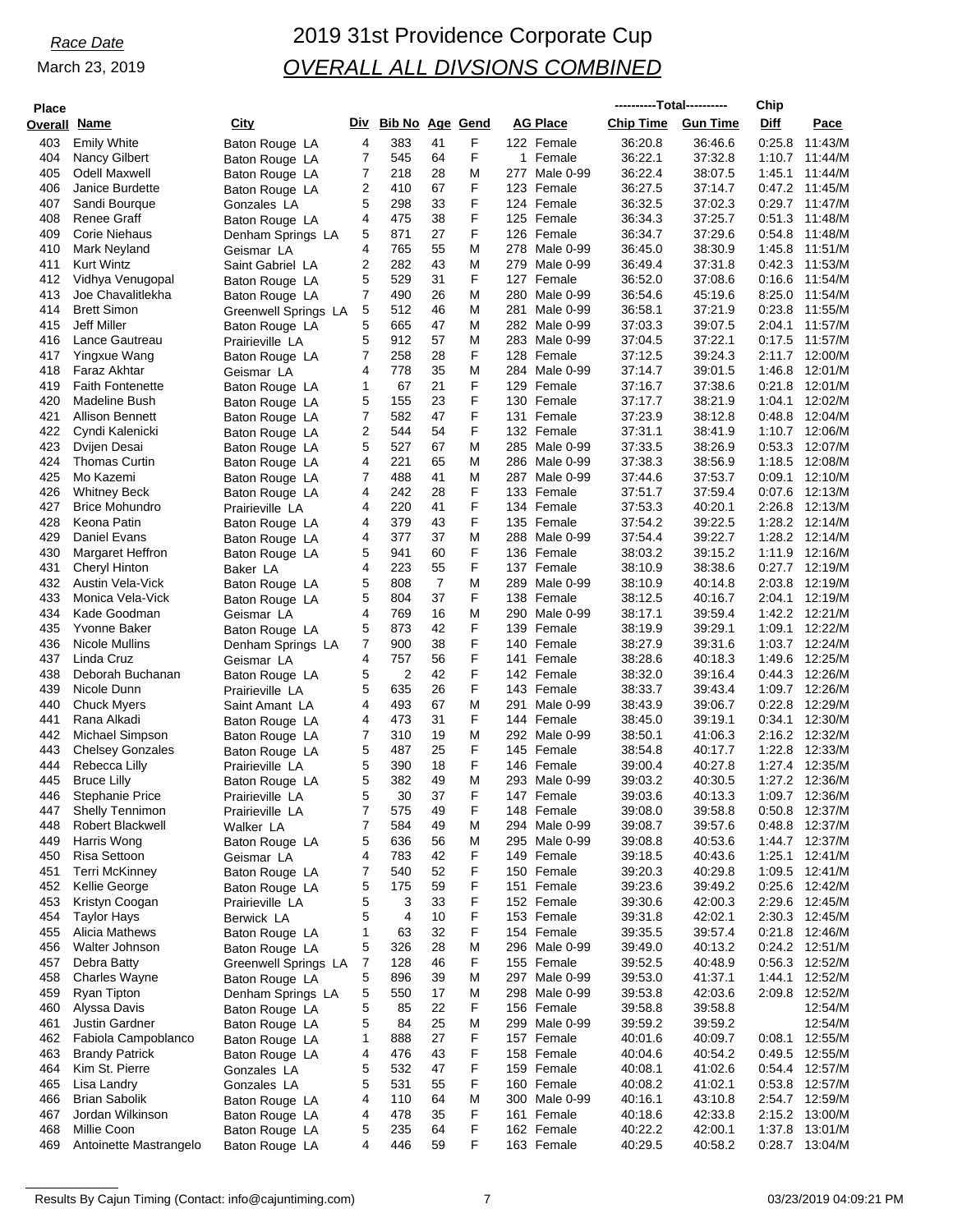# *Race Date* 2019 31st Providence Corporate Cup *OVERALL ALL DIVSIONS COMBINED*

| <b>Place</b> |                                             |                                   |                |                        |          |        |                                | ----------Total---------- |                    | Chip             |                           |
|--------------|---------------------------------------------|-----------------------------------|----------------|------------------------|----------|--------|--------------------------------|---------------------------|--------------------|------------------|---------------------------|
| Overall      | <u>Name</u>                                 | City                              | Div            | <b>Bib No Age Gend</b> |          |        | <b>AG Place</b>                | <b>Chip Time</b>          | <b>Gun Time</b>    | Diff             | Pace                      |
| 470          | Jeri McCullough                             | Baton Rouge LA                    | 5              | 116                    | 49       | F      | 164 Female                     | 40:36.9                   | 41:27.2            | 0:50.3           | 13:06/M                   |
| 471          | Jennifer Ducre                              | Denham Springs LA                 | 4              | 113                    | 31       | F      | 165 Female                     | 40:44.2                   | 43.09.6            | 2:25.4           | 13:08/M                   |
| 472<br>473   | <b>Shane Robertson</b><br>Kevin Cutforth    | Baton Rouge LA<br>Baton Rouge LA  | 7<br>7         | 416<br>793             | 31<br>38 | M<br>M | 301 Male 0-99<br>302 Male 0-99 | 40:53.7<br>41:01.7        | 42:14.5<br>42:03.6 | 1:20.8<br>1:01.8 | 13:11/M<br>13:14/M        |
| 474          | Karen Morton                                | Baton Rouge LA                    | $\overline{7}$ | 58                     | 56       | F      | 166 Female                     | 41:07.0                   | 42:08.6            | 1:01.6           | 13:16/M                   |
| 475          | <b>Artez Hendricks</b>                      | Maurepas LA                       | 5              | 12                     | 30       | M      | 303 Male 0-99                  | 41:14.3                   | 42:45.6            | 1:31.3           | 13:18/M                   |
| 476          | Julee Blink                                 | Addis LA                          | 5              | $\overline{7}$         | 52       | F      | 167 Female                     | 41:14.3                   | 42:27.7            | 1:13.3           | 13:18/M                   |
| 477          | Jo Burns                                    | Gonzales LA                       | 5              | 171                    | 50       | F      | 168 Female                     | 41:15.0                   | 42:59.1            | 1:44.1           | 13:18/M                   |
| 478          | <b>Bryce Baptiste</b>                       | Baton Rouge LA                    | 7              | 645<br>281             | 12<br>35 | Μ<br>F | 304 Male 0-99                  | 41:23.5<br>41:26.9        | 42:02.7<br>41:52.2 | 0.39.2<br>0.25.2 | 13:21/M<br>13:22/M        |
| 479<br>480   | <b>Brandi Scivicque</b><br>Morgan Robertson | Livingston LA<br>Baton Rouge LA   | 2<br>7         | 417                    | 30       | F      | 169 Female<br>170 Female       | 41:27.1                   | 42:48.4            | 1:21.2           | 13:22/M                   |
| 481          | <b>Bailey Masterson</b>                     | Baton Rouge LA                    | 7              | 354                    | 24       | F      | 171 Female                     | 41:37.7                   | 42:49.6            | 1:11.9           | 13:25/M                   |
| 482          | <b>Tonnette Ellsworth</b>                   | Baton Rouge LA                    | 5              | 364                    | 32       | F      | 172 Female                     | 41:39.4                   | 42:01.3            | 0.21.8           | 13:26/M                   |
| 483          | Megan Averett                               | <b>French Settlement</b>          | 7              | 418                    | 27       | F      | 173 Female                     | 41:40.7                   | 43:02.2            | 1:21.5           | 13:26/M                   |
| 484          | <b>Matthew Malphurs</b>                     | Metairie LA                       | 5              | 161                    | 26       | M      | 305 Male 0-99                  | 41:56.3                   | 44:32.1            | 2:35.8           | 13:32/M                   |
| 485<br>486   | Gabriela Gallardo<br>Paul Malphurs          | Baton Rouge LA                    | 5<br>5         | 672<br>160             | 11<br>61 | F<br>M | 174 Female<br>306 Male 0-99    | 41:57.4<br>42:10.1        | 43.33.3<br>44:44.7 | 1:35.8<br>2:34.5 | 13:32/M<br>13:36/M        |
| 487          | <b>Emily Ellis</b>                          | Metairie LA<br>Baton Rouge LA     | 3              | 922                    | 26       | F      | 175 Female                     | 42:11.5                   | 43.33.9            | 1:22.3           | 13:36/M                   |
| 488          | Erika Fortenberry                           | Lafayette LA                      | 3              | 917                    | 48       | F      | 176 Female                     | 42:11.9                   | 43:33.4            | 1:21.5           | 13:36/M                   |
| 489          | Katie Hunter                                | Geismar LA                        | 4              | 751                    | 32       | F      | 177 Female                     | 42:15.9                   | 45:22.4            | 3:06.5           | 13:38/M                   |
| 490          | Ryan Hunter                                 | Geismar LA                        | 4              | 750                    | 30       | M      | 307 Male 0-99                  | 42:16.6                   | 45:23.7            | 3:07.1           | 13:38/M                   |
| 491          | Karen Novak                                 | Baton Rouge LA                    | 7              | 500                    | 39       | F      | 178 Female                     | 42:18.2                   | 43:26.6            | 1:08.3           | 13:39/M                   |
| 492<br>493   | Casey O'Quin<br>Keary Ragusa                | Baton Rouge LA<br>Prairieville LA | 7<br>7         | 502<br>503             | 40<br>32 | M<br>F | 308 Male 0-99<br>179<br>Female | 42:19.9<br>42:20.5        | 43:27.1<br>43:27.4 | 1:07.2<br>1:06.8 | 13:39/M<br>13:39/M        |
| 494          | Nive Pullalarevu                            | Baton Rouge LA                    | 1              | 66                     | 22       | F      | 180 Female                     | 42:31.3                   | 42:58.6            | 0.27.3           | 13:43/M                   |
| 495          | Rachel Harvey                               | Gonzales LA                       | 5              | 14                     | 25       | F      | 181<br>Female                  | 42:31.5                   | 44.36.4            | 2:04.8           | 13:43/M                   |
| 496          | Marielle Howard                             | Prairieville LA                   | 5              | 233                    | 44       | F      | 182 Female                     | 42:32.7                   | 44:08.6            | 1:35.8           | 13:43/M                   |
| 497          | <b>Bill Grimley</b>                         | Baton Rouge LA                    | 1              | 1                      | 70       | M      | 309 Male 0-99                  | 42:35.1                   | 43:48.9            | 1:13.8           | 13:44/M                   |
| 498          | Melissa Lejeune                             | Baton Rouge LA                    | 5              | 18                     | 43       | F      | 183 Female                     | 42:53.0                   | 43.59.6            | 1:06.6           | 13:50/M                   |
| 499<br>500   | <b>Hunter Howard</b><br>Tamasha Baptiste    | Prairieville LA<br>Baton Rouge LA | 5<br>7         | 234<br>646             | 16<br>38 | M<br>F | 310 Male 0-99<br>184 Female    | 42:57.6<br>42:58.2        | 44.35.8<br>44:27.1 | 1:38.1<br>1:28.9 | 13:51/M<br>13:52/M        |
| 501          | Pamela Trepagnier                           | Baton Rouge LA                    | 5              | 122                    | 66       | F      | 185 Female                     | 43:09.7                   | 44:42.4            | 1:32.6           | 13:55/M                   |
| 502          | Katherine Lockhart                          | Baton Rouge LA                    | 5              | 415                    | 36       | F      | 186 Female                     | 43:11.8                   | 44:51.4            | 1:39.6           | 13:56/M                   |
| 503          | Wendell Johnson                             | Baton Rouge LA                    | 4              | 460                    | 59       | M      | 311<br>Male 0-99               | 43:13.8                   | 43:55.5            | 0:41.7           | 13:56/M                   |
| 504          | Mary Berthelot                              | Baton Rouge LA                    | 5              | 100                    | 38       | F      | 187 Female                     | 43:14.1                   | 45:00.9            | 1:46.8           | 13:57/M                   |
| 505          | <b>Eric Carter</b>                          | Baton Rouge LA                    | 5              | 290                    | 45       | M<br>F | 312 Male 0-99                  | 43:15.1                   | 43:37.9            | 0.22.7           | 13:57/M                   |
| 506<br>507   | Lea Carter<br>Ed Robinson                   | Baton Rouge LA<br>Baton Rouge LA  | 5<br>5         | 289<br>9               | 40<br>36 | M      | 188 Female<br>313 Male 0-99    | 43:15.8<br>43:16.1        | 43:36.5<br>43:34.9 | 0:20.7<br>0.18.8 | 13:57/M<br>13:57/M        |
| 508          | Candace Polito                              | Baker LA                          | 5              | 843                    | 35       | F      | 189 Female                     | 43:28.9                   | 44:36.8            | 1:07.8           | 14:01/M                   |
| 509          | <b>Cullen Polito</b>                        | Baker LA                          | 5              | 847                    | 9        | M      | 314 Male 0-99                  | 43:29.1                   | 44.36.4            | 1:07.3           | 14:02/M                   |
| 510          | Karen Tiemann                               | Shreveport LA                     | 5              | 20                     | 65       | F      | 190 Female                     | 43:29.1                   | 46:02.5            | 2:33.3           | 14:02/M                   |
| 511          | Joel Bourque                                | Gonzales LA                       | 5              | 297                    | 43       | M      | 315 Male 0-99                  | 43:30.2                   | 44:16.9            | 0.46.6           | 14:02/M                   |
| 512<br>513   | Doug Durand<br>Chris McKee                  | Baton Rouge LA                    | 5<br>7         | 872                    | 25<br>35 | M<br>M | 316 Male 0-99<br>317 Male 0-99 | 43:32.1<br>43:32.9        | 44:36.4            | 1:04.3<br>2:57.1 | 14:03/M<br>14:03/M        |
| 514          | Kathy Becnel                                | Baton Rouge LA<br>Gonzales LA     | 5              | 261<br>38              | 65       | F      | 191 Female                     | 43.36.0                   | 46:30.1<br>44.29.3 | 0:53.2           | 14:04/M                   |
| 515          | David Lee                                   | Gonzales LA                       | 5              | 656                    | 40       | M      | 318 Male 0-99                  | 43.44.4                   | 46:10.6            | 2:26.2           | 14:06/M                   |
| 516          | Julie Lee                                   | Gonzales LA                       | 5              | 657                    | 36       | F      | 192 Female                     | 43:47.9                   | 46:10.4            |                  | 2:22.4 14:07/M            |
| 517          | Lauren Doerr                                | Baton Rouge LA                    | 5              | 140                    | 16       | F      | 193 Female                     | 43.54.6                   | 45:21.4            | 1:26.8           | 14:10/M                   |
| 518          | <b>Kaitlin Wallace</b>                      | Baton Rouge LA                    | 5              | 940                    | 31       | F      | 194 Female                     | 43.58.5                   | 45:06.8            | 1:08.3           | 14:11/M                   |
| 519          | Madeline Domma                              | Baton Rouge LA                    | 5              | 939                    | 31       | F      | 195 Female                     | 43:59.0                   | 45:06.2            |                  | 1:07.2 14:11/M            |
| 520<br>521   | Lucy Ellen Goodman<br>Kim Thickman          | Geismar LA<br>Denham Springs LA   | 4<br>5         | 761<br>117             | 42<br>44 | F<br>F | 196 Female<br>197 Female       | 44:01.3<br>44:02.0        | 45:43.8<br>45:37.7 | 1:42.4           | 14:12/M<br>1:35.6 14:12/M |
| 522          | Aimee Richard                               | Baton Rouge LA                    | 4              | 461                    | 49       | F      | 198 Female                     | 44:02.9                   | 44.46.3            |                  | 0:43.4 14:12/M            |
| 523          | Susie Accardo                               | Baton Rouge LA                    | 5              | 121                    | 55       | F      | 199 Female                     | 44:05.0                   | 45:38.1            | 1:33.1           | 14:13/M                   |
| 524          | Laura Faulkner                              | Baton Rouge LA                    | 4              | 469                    | 49       | F      | 200 Female                     | 44:07.1                   | 44:46.6            | 0.39.4           | 14:14/M                   |
| 525          | Amy Scardina                                | Baton Rouge LA                    | 5              | 92                     | 47       | F      | 201 Female                     | 44.29.9                   | 46:06.9            | 1:36.9           | 14:21/M                   |
| 526          | Austin George                               | Baton Rouge LA                    | 5<br>4         | 176<br>779             | 24<br>34 | M<br>M | 319 Male 0-99                  | 44:40.5                   | 45:03.1            | 0:22.5           | 14:25/M<br>2:29.7 14:25/M |
| 527<br>528   | Jason Blackburn<br>Jill Leonard             | Geismar LA<br>Baton Rouge LA      | 7              | 600                    | 51       | F      | 320 Male 0-99<br>202 Female    | 44:41.7<br>44.51.7        | 47:11.5<br>46:02.3 | 1:10.5           | 14:28/M                   |
| 529          | <b>Terri Allen</b>                          | Prairieville LA                   | 5              | 146                    | 34       | F      | 203 Female                     | 44.52.7                   | 51:08.7            | 6:16.0           | 14:28/M                   |
| 530          | <b>Mark Crochet</b>                         | Prairieville LA                   | 5              | 147                    | 41       | M      | Male 0-99<br>321               | 44.53.5                   | 51:09.5            | 6:16.0           | 14:29/M                   |
| 531          | <b>Sherry Mayer</b>                         | Baton Rouge LA                    | 5              | 123                    | 58       | F      | 204 Female                     | 45:07.0                   | 46:44.6            | 1:37.6           | 14:33/M                   |
| 532          | Rachel Hopper                               | Covington LA                      | 5              | 638                    | 24       | F      | 205 Female                     | 45:07.5                   | 47:07.6            | 2:00.1           | 14:33/M                   |
| 533<br>534   | Paula Dowding<br>Donna Barbay               | Geismar LA                        | 5              | 198<br>149             | 47<br>55 | F<br>F | 206 Female<br>207 Female       | 45:09.3                   | 45:57.2<br>45.57.4 | 0.47.8<br>0.45.8 | 14:34/M<br>14:35/M        |
| 535          | Lucas Patin                                 | Baton Rouge LA<br>Baton Rouge LA  | 5<br>2         | 394                    | 35       | M      | 322 Male 0-99                  | 45:11.5<br>45:11.6        | 47:06.4            | 1:54.8           | 14:35/M                   |
| 536          | Manuel Gallardo                             | Baton Rouge LA                    | 5              | 670                    | 58       | Μ      | 323 Male 0-99                  | 45:14.9                   | 46:51.6            | 1:36.6           | 14:35/M                   |
|              |                                             |                                   |                |                        |          |        |                                |                           |                    |                  |                           |

Results By Cajun Timing (Contact: info@cajuntiming.com) 8 03/23/2019 04:09:22 PM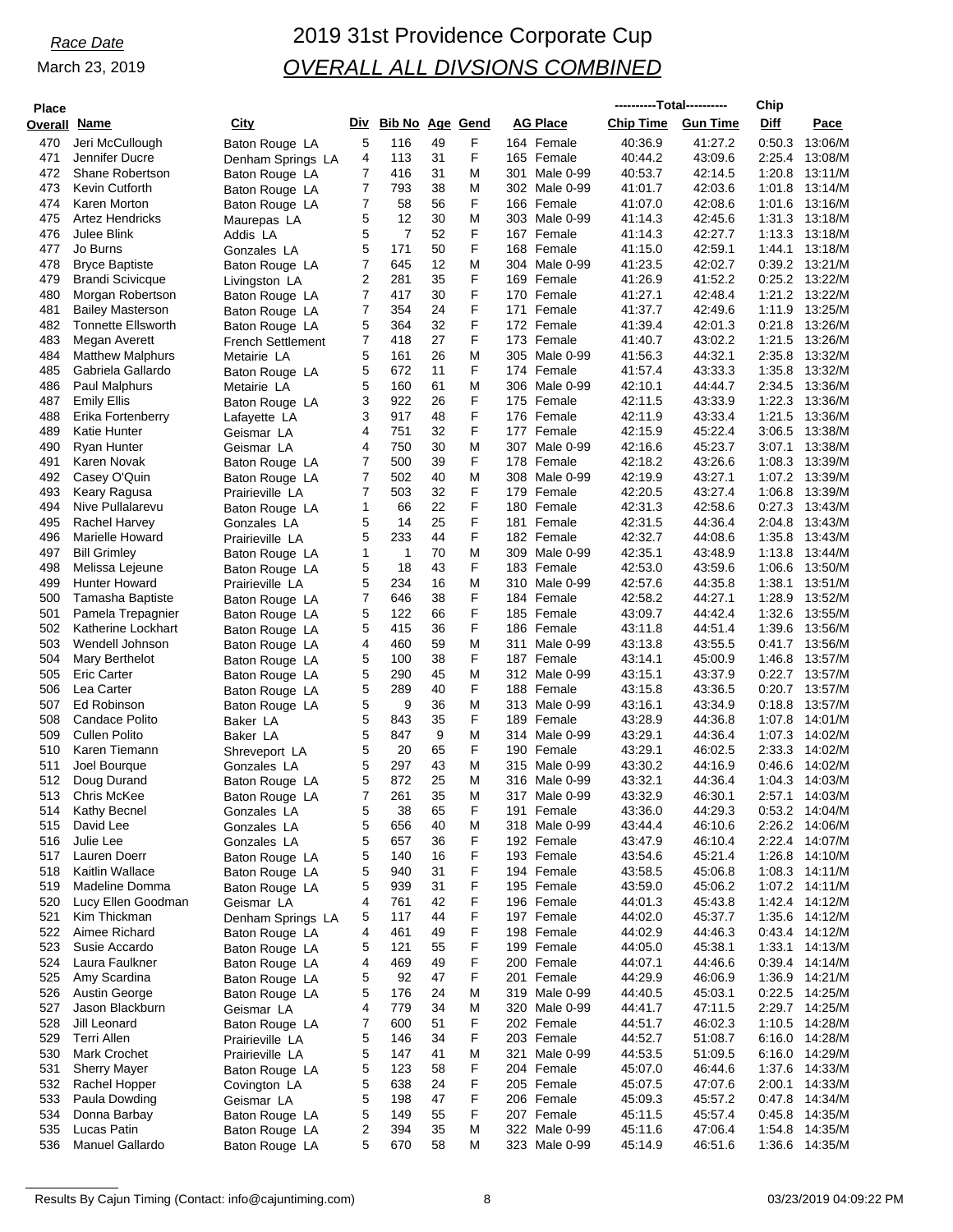# *Race Date* 2019 31st Providence Corporate Cup *OVERALL ALL DIVSIONS COMBINED*

| <b>Place</b> |                                         |                                    |                |                        |                |        |                             | ----------Total---------- |                    | Chip             |                           |
|--------------|-----------------------------------------|------------------------------------|----------------|------------------------|----------------|--------|-----------------------------|---------------------------|--------------------|------------------|---------------------------|
| Overall      | Name                                    | City                               | Div            | <b>Bib No Age Gend</b> |                |        | <b>AG Place</b>             | <b>Chip Time</b>          | <b>Gun Time</b>    | Diff             | Pace                      |
| 537          | <b>Claudia Barrientos</b>               | Baton Rouge LA                     | 5              | 671                    | 48             | F      | 208 Female                  | 45:15.2                   | 46:51.6            | 1:36.3           | 14:36/M                   |
| 538          | <b>Stacy Ducre</b>                      | Denham Springs LA                  | 5              | 125                    | 30             | M      | 324 Male 0-99               | 45:15.7                   | 47:40.4            | 2:24.6           | 14:36/M                   |
| 539<br>540   | <b>Sharon Marshall</b>                  | Baton Rouge LA                     | 7<br>7         | 539<br>56              | 71<br>42       | F<br>F | 209 Female<br>210 Female    | 45:16.2<br>45:23.2        | 46:27.8<br>46:24.4 | 1:11.6<br>1:01.1 | 14:36/M<br>14:38/M        |
| 541          | Jennifer Tenney<br>Winry Pugh           | Baton Rouge LA<br>Prairieville LA  | 7              | 264                    | $\overline{4}$ | F      | 211<br>Female               | 45:30.6                   | 47:50.6            | 2:19.9           | 14:41/M                   |
| 542          | Hayley Pugh                             | Prairieville LA                    | $\overline{7}$ | 263                    | 32             | F      | 212 Female                  | 45:30.9                   | 47:50.9            | 2:19.9           | 14:41/M                   |
| 543          | <b>Stacy Schoonmaker</b>                | Baton Rouge LA                     | 5              | 931                    | 41             | F      | 213 Female                  | 45:37.4                   | 48:03.3            | 2:25.8           | 14:43/M                   |
| 544          | Lisa Huffty                             | Baton Rouge LA                     | 7              | 590                    | 52             | F      | 214 Female                  | 45:45.2                   | 47:45.8            | 2:00.5           | 14:45/M                   |
| 545          | Lisa Robbins                            | Baton Rouge LA                     | 7              | 562                    | 53             | F      | 215 Female                  | 45:46.2                   | 47:47.4            | 2:01.2           | 14:46/M                   |
| 546<br>547   | Megan Tiemann<br>Georgette Fontenot     | Shreveport LA                      | 5<br>5         | 10<br>660              | 29<br>49       | F<br>F | 216 Female<br>217<br>Female | 45:58.5<br>46:07.5        | 48:32.1<br>48:05.1 | 2:33.5<br>1:57.5 | 14:50/M<br>14:53/M        |
| 548          | Amy Barousse                            | Baton Rouge LA<br>Baton Rouge LA   | 2              | 319                    | 47             | F      | 218 Female                  | 46:14.9                   | 48:28.6            | 2:13.7           | 14:55/M                   |
| 549          | Suzanne Corkern                         | Baton Rouge LA                     | 5              | 17                     | 64             | F      | 219<br>Female               | 46:22.8                   | 47:01.7            | 0.38.8           | 14:57/M                   |
| 550          | <b>Mrinal Desai</b>                     | Baton Rouge LA                     | 5              | 530                    | 45             | M      | 325 Male 0-99               | 46:24.6                   | 47:18.2            | 0:53.5           | 14:58/M                   |
| 551          | Alexis Formeller                        | Baton Rouge LA                     | 5              | 79                     | 9              | F      | 220<br>Female               | 46:42.9                   | 49:39.6            | 2:56.7           | 15:04/M                   |
| 552          | Marvaer Pero                            | Geismar LA                         | 7              | 717                    | 53             | F      | 221<br>Female               | 46:43.0                   | 47:48.8            | 1:05.8           | 15:04/M                   |
| 553<br>554   | Danielle Formeller<br>Kitty Gauthreaux  | Baton Rouge LA                     | 5<br>7         | 78<br>588              | 40<br>50       | F<br>F | 222 Female<br>223 Female    | 46:45.6<br>46:48.3        | 49:40.5<br>48:19.1 | 2:54.8<br>1:30.7 | 15:05/M<br>15:06/M        |
| 555          | Donna Aucoin                            | Zachary LA<br>Denham Springs LA    | 7              | 587                    | 55             | F      | 224 Female                  | 46:48.8                   | 48:18.6            | 1:29.8           | 15:06/M                   |
| 556          | Mike Hollier                            | Baton Rouge LA                     | 1              | 437                    | 37             | M      | 326 Male 0-99               | 47:02.1                   | 49:04.5            | 2:02.4           | 15:10/M                   |
| 557          | Mark Lambert                            | Baton Rouge LA                     | 5              | 520                    | 61             | M      | 327<br>Male 0-99            | 47:02.2                   | 48:53.6            | 1:51.3           | 15:10/M                   |
| 558          | Tani Legleu                             | Baton Rouge LA                     | 5              | 519                    | 55             | F      | 225 Female                  | 47:05.6                   | 48:56.4            | 1:50.7           | 15:11/M                   |
| 559          | Ryann Sanchez                           | Gonzales LA                        | 7              | 620                    | 26             | F      | 226 Female                  | 47:10.1                   | 48:40.9            | 1:30.7           | 15:13/M                   |
| 560          | <b>Dillon Mathies</b>                   | Baton Rouge LA                     | 5              | 341                    | 29             | M      | 328 Male 0-99               | 47:17.1                   | 48:15.2            | 0:58.1           | 15:15/M                   |
| 561<br>562   | Alyson Gaharan<br>Mark Lineske          | Baton Rouge LA                     | 5<br>7         | 327<br>57              | 26<br>48       | F<br>M | 227 Female<br>329 Male 0-99 | 47:18.7<br>47:33.6        | 48:15.8<br>48:38.6 | 0:57.1<br>1:04.9 | 15:15/M<br>15:20/M        |
| 563          | Ryan Williams                           | Baton Rouge LA<br>Baton Rouge LA   | 5              | 94                     | 31             | M      | 330<br>Male 0-99            | 47:40.1                   | 49:54.3            | 2:14.1           | 15:23/M                   |
| 564          | Sharla Roussel                          | Gonzales LA                        | 5              | 162                    | 61             | F      | 228 Female                  | 47:44.1                   | 50:20.3            | 2:36.1           | 15:24/M                   |
| 565          | Linda Patterson                         | Gonzales LA                        | 5              | 199                    | 52             | F      | 229<br>Female               | 47:45.6                   | 50:30.3            | 2:44.6           | 15:24/M                   |
| 566          | Grayson Gardemal                        | Gonzales LA                        | 5              | 202                    | 2              | M      | 331<br>Male 0-99            | 47:45.6                   | 50:30.3            | 2:44.6           | 15:24/M                   |
| 567          | Rebecca Williams                        | Baton Rouge LA                     | 5              | 124                    | 31             | F      | 230 Female                  | 47:46.0                   | 49.57.9            | 2:11.8           | 15:25/M                   |
| 568          | Rocio Rivera                            | Baton Rouge LA                     | 5              | 507                    | 47             | F      | 231<br>Female               | 47:48.7                   | 49:03.9            | 1:15.1           | 15:25/M                   |
| 569<br>570   | Grecia Teran                            | Baton Rouge LA                     | 7<br>7         | 501<br>826             | 33<br>13       | F<br>M | 232 Female<br>332 Male 0-99 | 47:48.9                   | 49:03.3            | 1:14.3<br>1:34.8 | 15:25/M<br>15:28/M        |
| 571          | Joseph Babin<br><b>Courtney Warren</b>  | Port Allen LA<br>Denham Springs LA | 7              | 548                    | 24             | F      | 233 Female                  | 47:56.7<br>47:56.9        | 49:31.6<br>50:17.7 | 2:20.8           | 15:28/M                   |
| 572          | Becki Shirley                           | Geismar LA                         | 7              | 705                    | 48             | F      | 234 Female                  | 47:58.0                   | 49:49.4            | 1:51.3           | 15:28/M                   |
| 573          | Jason Alleman                           | Denham Springs LA                  | 7              | 583                    | 50             | M      | 333 Male 0-99               | 48:04.0                   | 49.59.4            | 1:55.3           | 15:30/M                   |
| 574          | Sarah Howard                            | Slaughter LA                       | $\overline{7}$ | 602                    | 53             | F      | 235 Female                  | 48:04.3                   | 49:56.7            | 1:52.3           | 15:30/M                   |
| 575          | Laura Sherman                           | Baton Rouge LA                     | 7              | 624                    | 53             | F      | 236 Female                  | 48:05.4                   | 49:56.5            | 1:51.1           | 15:31/M                   |
| 576          | Ulric Johnson                           | Baton Rouge LA                     | 7              | 589                    | 62             | M      | 334 Male 0-99               | 48:08.2                   | 50:14.8            | 2:06.6           | 15:32/M                   |
| 577<br>578   | Meagan Marcello<br>Dana Marcello        | Geismar LA                         | 4<br>4         | 768<br>766             | 15<br>49       | F<br>F | 237 Female<br>238<br>Female | 48:11.4<br>48:13.0        | 49:31.6<br>49:31.6 | 1:20.1<br>1:18.5 | 15:33/M<br>15:33/M        |
| 579          | Khai Le                                 | Geismar LA<br>Baton Rouge LA       | 5              | 933                    | 24             | M      | 335 Male 0-99               | 48:21.6                   | 51:06.8            |                  | 2:45.2 15:36/M            |
| 580          | Kim Key                                 | Baton Rouge LA                     | 5              | 934                    | 23             | F      | 239 Female                  | 48:21.9                   | 51:06.8            | 2:44.9           | 15:36/M                   |
| 581          | Francisca Comeaux                       | Plaquemine LA                      | 7              | 926                    | 32             | M      | 336 Male 0-99               | 48:24.5                   | 50:55.8            | 2:31.3           | 15:37/M                   |
| 582          | Doreen Swanson                          | Saint Amant LA                     | 5              | 209                    | 55             | F      | 240 Female                  | 48.37.5                   | 50:21.4            | 1:43.9           | 15:41/M                   |
| 583          | Paul Fulcher                            | Baton Rouge LA                     | 1              | 68                     | 44             | M      | 337 Male 0-99               | 48:40.0                   | 49:08.4            | 0.28.3           | 15:42/M                   |
| 584          | <b>Casey Francois</b>                   | Baton Rouge LA                     | 1              | 69                     | 26             | F      | 241<br>Female               | 48:40.3                   | 49:08.1            | 0:27.8           | 15:42/M                   |
| 585<br>586   | <b>Brenda Dearmond</b><br>Nome Cruz     | Gonzales LA<br>Geismar LA          | 7<br>4         | 691<br>756             | 57<br>56       | F<br>M | 242 Female<br>338 Male 0-99 | 48:40.7<br>48:46.2        | 48:53.8<br>50:35.9 | 0:13.1<br>1:49.6 | 15:42/M<br>15:44/M        |
| 587          | Kane Mire                               | Baton Rouge LA                     | 5              | 943                    | 62             | M      | 339 Male 0-99               | 48:48.4                   | 49:57.7            | 1:09.3           | 15:45/M                   |
| 588          | George Wright                           | Baton Rouge LA                     | 7              | 541                    | 30             | M      | 340 Male 0-99               | 48:50.2                   | 49:50.9            |                  | 1:00.6 15:45/M            |
| 589          | Serena Crawford                         | Baton Rouge LA                     | 7              | 537                    | 28             | F      | 243 Female                  | 48:51.5                   | 49.51.9            |                  | 1:00.3 15:45/M            |
| 590          | <b>Tingting Shan</b>                    | Prairieville LA                    | 5              | 142                    | 32             | F      | 244 Female                  | 49:01.7                   | 51:05.6            | 2:03.9           | 15:49/M                   |
| 591          | Benjamin Giusto                         | Prairieville LA                    | 5              | 143                    | 30             | M      | 341<br>Male 0-99            | 49:05.8                   | 51:09.1            |                  | 2:03.2 15:50/M            |
| 592          | Susan Bush                              | Baton Rouge LA                     | 5              | 154                    | 50             | F      | 245 Female                  | 49:17.6                   | 52:02.3            | 2:44.6           | 15:54/M                   |
| 593<br>594   | <b>Beth Spears</b><br>Janelle Stockwell | Geismar LA<br>Baton Rouge LA       | 7<br>7         | 706<br>830             | 43<br>45       | F<br>F | 246 Female<br>247 Female    | 49:21.1<br>49:29.9        | 50:24.6<br>51:27.6 | 1:57.7           | 1:03.5 15:55/M<br>15:58/M |
| 595          | <b>Laquinton Nimox</b>                  | Baton Rouge LA                     | 7              | 260                    | 30             | M      | 342 Male 0-99               | 49:30.9                   | 51:43.6            | 2:12.7           | 15:58/M                   |
| 596          | Mark Saniford                           | Zachary LA                         | 7              | 835                    | 54             | M      | 343 Male 0-99               | 49:32.1                   | 51:04.4            | 1:32.3           | 15:59/M                   |
| 597          | Jennifer Price                          | Baton Rouge LA                     | 7              | 259                    | 32             | F      | 248 Female                  | 49:32.4                   | 51:43.3            | 2:10.8           | 15:59/M                   |
| 598          | <b>Chelsy Shofner</b>                   | Baton Rouge LA                     | 7              | 265                    | 35             | F      | 249 Female                  | 49:32.5                   | 51:43.1            |                  | 2:10.6 15:59/M            |
| 599          | Monique Ator                            | Baton Rouge LA                     | 4              | 877                    | 30             | F      | 250 Female                  | 49:32.7                   | 52:02.6            | 2:29.8           | 15:59/M                   |
| 600          | Suzette Alleman                         | Plaquemine LA                      | 7              | 813                    | 46             | F      | 251 Female                  | 49:33.1                   | 51:05.5            | 1:32.3           | 15:59/M                   |
| 601<br>602   | Jerry Wipfli<br>Christina Wipfli        | Zachary LA                         | 5<br>5         | 23<br>22               | 52<br>50       | M<br>F | 344 Male 0-99<br>252 Female | 49:33.8                   | 51:03.1            | 1:29.2           | 1:29.3 15:59/M<br>15:59/M |
| 603          | Earl Bel                                | Zachary LA<br>Geismar LA           | 5              | 662                    | 50             | M      | 345 Male 0-99               | 49:34.3<br>49:39.4        | 51:03.6<br>51:10.9 | 1:31.4           | 16:01/M                   |
|              |                                         |                                    |                |                        |                |        |                             |                           |                    |                  |                           |

Results By Cajun Timing (Contact: info@cajuntiming.com) 9 03/23/2019 04:09:24 PM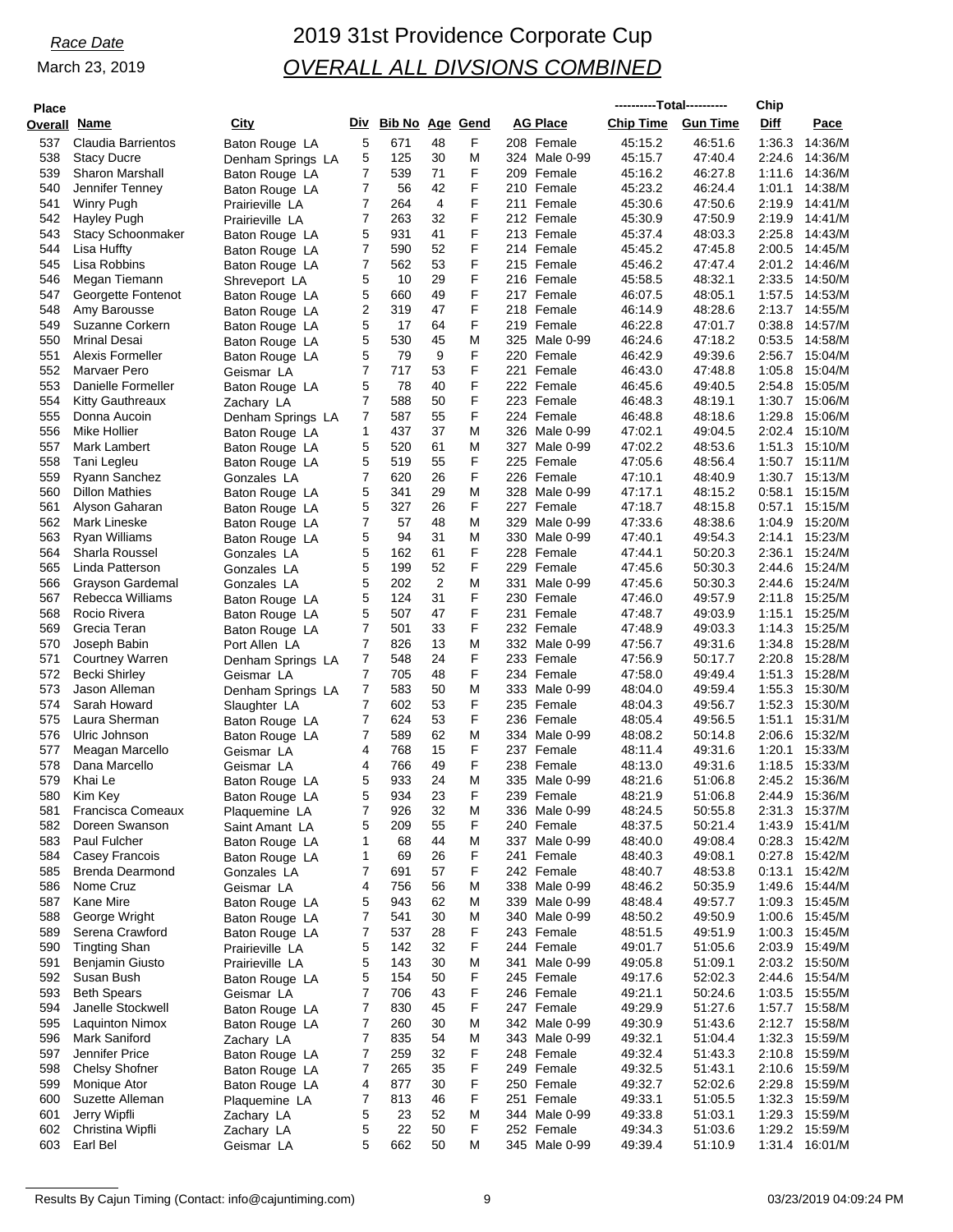| <b>Place</b> |                                         |                                      |                     |                        |          |        |                                | ----------Total---------- |                    | Chip             |                           |
|--------------|-----------------------------------------|--------------------------------------|---------------------|------------------------|----------|--------|--------------------------------|---------------------------|--------------------|------------------|---------------------------|
| Overall      | <u>Name</u>                             | City                                 | Div                 | <b>Bib No Age Gend</b> |          |        | <b>AG Place</b>                | <b>Chip Time</b>          | <b>Gun Time</b>    | Diff             | Pace                      |
| 604          | Jeannie Granger                         | Plaquemine LA                        | 7                   | 629                    | 44       | F      | 253 Female                     | 49:41.0                   | 51:32.4            | 1:51.3           | 16:02/M                   |
| 605          | <b>Roeshawn Peters</b>                  | Baton Rouge LA                       | 5                   | 95                     | 38       | F      | 254 Female                     | 49:42.7                   | 51:10.5            | 1:27.8           | 16:02/M                   |
| 606          | Philip Jordan                           | Geismar LA                           | 7                   | 698                    | 44       | M      | 346 Male 0-99                  | 49:47.2                   | 50:24.8<br>52:39.9 | 0:37.6           | 16:04/M                   |
| 607<br>608   | Tom Bush<br>Angela Mire                 | Baton Rouge LA<br>Baton Rouge LA     | 5<br>2              | 153<br>318             | 50<br>37 | M<br>F | 347 Male 0-99<br>255 Female    | 49:57.0<br>49:58.3        | 51:11.1            | 2:42.8<br>1:12.7 | 16:07/M<br>16:07/M        |
| 609          | <b>Brittany Landry</b>                  | Prairieville LA                      | 7                   | 627                    | 35       | F      | 256 Female                     | 49:59.7                   | 51:56.6            | 1:56.8           | 16:07/M                   |
| 610          | Mieke Roudolfich                        | Baton Rouge LA                       | 7                   | 626                    | 28       | F      | 257 Female                     | 50:00.2                   | 51:57.2            | 1:56.9           | 16:08/M                   |
| 611          | Lauren Stobbs                           | Baton Rouge LA                       | 7                   | 625                    | 25       | F      | 258 Female                     | 50:00.3                   | 51:56.6            | 1:56.2           | 16:08/M                   |
| 612          | Anne Patin                              | Baton Rouge LA                       | 7                   | 576                    | 44       | F      | 259 Female                     | 50:01.3                   | 51:58.8            | 1:57.5           | 16:08/M                   |
| 613          | Robert Istre                            | Baton Rouge LA                       | 5                   | 633                    | 45       | M      | 348 Male 0-99                  | 50:02.0                   | 51:15.4            | 1:13.3           | 16:08/M<br>16:09/M        |
| 614<br>615   | Jeff Barbera<br><b>Danielle Perkins</b> | Baton Rouge LA<br>Baton Rouge LA     | 7<br>7              | 578<br>630             | 50<br>34 | M<br>F | 349 Male 0-99<br>260 Female    | 50:05.0<br>50:06.7        | 51:58.8<br>52:00.4 | 1:53.8<br>1:53.6 | 16:10/M                   |
| 616          | <b>Terri Sullivan</b>                   | Ruston LA                            | 5                   | 904                    | 53       | F      | 261 Female                     | 50:07.9                   | 51:55.8            | 1:47.8           | 16:10/M                   |
| 617          | Mike Sullivan                           | Ruston LA                            | 5                   | 905                    | 67       | M      | 350 Male 0-99                  | 50:08.9                   | 51:55.8            | 1:46.8           | 16:10/M                   |
| 618          | <b>Tracy Davis</b>                      | Baton Rouge LA                       | 7                   | 632                    | 52       | F      | 262 Female                     | 50:19.2                   | 52:12.6            | 1:53.4           | 16:14/M                   |
| 619          | <b>Christopher Neyrey</b>               | Mandeville LA                        | 7                   | 899                    | 47       | M      | 351<br>Male 0-99               | 50:23.4                   | 51:41.6            | 1:18.1           | 16:15/M                   |
| 620          | <b>Derrick Coco</b>                     | Gonzales LA                          | 5                   | 294                    | 42       | M<br>F | 352 Male 0-99                  | 50:26.0                   | 50:48.9            | 0:22.9<br>1:30.8 | 16:16/M                   |
| 621<br>622   | <b>Allison Wells</b><br>Liz Bahlinger   | Denham Springs LA<br>Baton Rouge LA  | 5<br>5              | 891<br>840             | 36<br>26 | F      | 263 Female<br>264 Female       | 50:26.5<br>50:28.0        | 51:57.4<br>51:26.1 | 0:58.1           | 16:16/M<br>16:17/M        |
| 623          | <b>Garrett Geoffroy</b>                 | Baton Rouge LA                       | 2                   | 315                    | 30       | M      | 353 Male 0-99                  | 50:29.5                   | 50:47.5            | 0:17.9           | 16:17/M                   |
| 624          | Owen Bell                               | Baton Rouge LA                       | 5                   | 841                    | 30       | M      | 354 Male 0-99                  | 50:30.0                   | 51:27.5            | 0:57.5           | 16:17/M                   |
| 625          | <b>William Stickle</b>                  | Prairieville LA                      | 5                   | 165                    | 40       | M      | 355 Male 0-99                  | 50:30.6                   | 50:30.6            |                  | 16:17/M                   |
| 626          | <b>Daniel Tate</b>                      | Baton Rouge LA                       | 2                   | 317                    | 56       | M      | 356 Male 0-99                  | 50:42.8                   | 53:00.1            | 2:17.3           | 16:21/M                   |
| 627          | Jessica Tate                            | Baton Rouge LA                       | 7                   | 311                    | 22       | F      | 265 Female                     | 50:46.4                   | 53:00.8            | 2:14.3           | 16:23/M                   |
| 628          | Laurie Gautreaux<br>Cheri Mareno        | Saint Amant LA                       | 7                   | 615                    | 51       | F<br>F | 266 Female                     | 50:50.0                   | 52:45.9            | 1:55.8           | 16:24/M                   |
| 629<br>630   | <b>Terral Martin</b>                    | Prairieville LA<br>Houma LA          | $\overline{7}$<br>5 | 585<br>853             | 56<br>41 | M      | 267 Female<br>357<br>Male 0-99 | 50:51.7<br>51:04.4        | 52:46.1<br>52:01.4 | 1:54.3<br>0:56.9 | 16:24/M<br>16:28/M        |
| 631          | Henry Martin                            | Houma LA                             | 5                   | 855                    | 16       | M      | 358 Male 0-99                  | 51:07.2                   | 52:00.9            | 0.53.6           | 16:29/M                   |
| 632          | Izabel Crochet                          | Prairieville LA                      | 5                   | 148                    | 3        | F      | 268 Female                     | 51:08.7                   | 51:08.7            |                  | 16:30/M                   |
| 633          | <b>Cheryl Hiebert</b>                   | Prairieville LA                      | 5                   | 46                     | 61       | F      | 269 Female                     | 51:12.1                   | 53:50.9            | 2:38.7           | 16:31/M                   |
| 634          | Amanda Hebert                           | Baton Rouge LA                       | 5                   | 83                     | 38       | F      | 270 Female                     | 51:13.5                   | 52:31.6            | 1:18.1           | 16:31/M                   |
| 635          | Saye McCants                            | Baton Rouge LA                       | 5                   | 87                     | 35       | F      | 271<br>Female                  | 51:14.7                   | 52:31.6            | 1:16.9           | 16:32/M                   |
| 636          | Jason Van Buskirk                       | Baton Rouge LA                       | 5                   | 81                     | 48       | M<br>F | 359 Male 0-99                  | 51:16.0                   | 52:33.6            | 1:17.6           | 16:32/M                   |
| 637<br>638   | Karen Holden<br>Mary Trigg              | Baton Rouge LA<br>Baton Rouge LA     | 5<br>5              | 848<br>954             | 52<br>33 | F      | 272 Female<br>273 Female       | 51:19.0<br>51:45.3        | 54:29.6<br>54:05.1 | 3:10.6<br>2:19.7 | 16:33/M<br>16:42/M        |
| 639          | <b>Heather Day</b>                      | Baton Rouge LA                       | 5                   | 31                     | 46       | F      | 274 Female                     | 51:46.3                   | 54:04.6            | 2:18.3           | 16:42/M                   |
| 640          | Moc Pham                                | Baton Rouge LA                       | 5                   | 141                    | 54       | M      | 360 Male 0-99                  | 51:56.4                   | 51:56.4            |                  | 16:45/M                   |
| 641          | Christina Elliott                       | Baton Rouge LA                       | 7                   | 564                    | 29       | F      | 275 Female                     | 52:00.0                   | 54:39.4            | 2:39.3           | 16:46/M                   |
| 642          | Monique Franklin                        | Baton Rouge LA                       | 1                   | 435                    | 49       | F      | 276 Female                     | 52:08.0                   | 52:41.3            | 0:33.3           | 16:49/M                   |
| 643          | Perry Franklin                          | Baton Rouge LA                       | 1                   | 424                    | 50       | M      | 361<br>Male 0-99               | 52:11.0                   | 52:43.1            | 0:32.1           | 16:50/M                   |
| 644<br>645   | Stephen Brandy<br>Renee Howard          | Baton Rouge LA                       | 7<br>4              | 647<br>479             | 58<br>39 | M<br>F | 362 Male 0-99<br>277 Female    | 52:28.4<br>52:30.0        | 54:08.5<br>54:57.6 | 1:40.1<br>2:27.6 | 16:55/M<br>16:56/M        |
| 646          | <b>Tyrsi Brown</b>                      | Baton Rouge LA<br>Baton Rouge LA     | 4                   | 482                    | 43       | F      | 278 Female                     | 52:37.3                   | 54:55.1            | 2:17.8           | 16:58/M                   |
| 647          | Erin Roy                                | Baton Rouge LA                       | 5                   | 275                    | 35       | F      | 279 Female                     | 52:37.6                   | 55:26.4            | 2:48.7           | 16:58/M                   |
| 648          | <b>Gladys Kinney</b>                    | Baton Rouge LA                       | 4                   | 481                    | 70       | F      | 280 Female                     | 52:37.9                   | 54.56.9            | 2:18.9           | 16:58/M                   |
| 649          | Ryan Watts                              | Geismar LA                           | 7                   | 702                    | 32       | M      | 363 Male 0-99                  | 52:45.7                   | 53.32.4            |                  | 0:46.6 17:01/M            |
| 650          | Phyllis Mahfouz                         | Baton Rouge LA                       | 7                   | 628                    | 63       | F      | 281 Female                     | 52:45.8                   | 54:44.4            |                  | 1:58.6 17:01/M            |
| 651          | Sally McBride                           | Baton Rouge LA                       | 5                   | 271                    | 31       | F<br>F | 282 Female                     | 52:45.9                   | 55:34.6            |                  | 2:48.7 17:01/M            |
| 652<br>653   | <b>Terri Lafleur</b><br>Cecil Chapman   | Baton Rouge LA<br>Geismar LA         | 7<br>7              | 597<br>703             | 60<br>48 | M      | 283 Female<br>364 Male 0-99    | 52:46.0<br>52:47.4        | 54:44.6<br>53.32.8 | 0.45.3           | 1:58.6 17:01/M<br>17:02/M |
| 654          | Renee Poole                             | Baton Rouge LA                       | 7                   | 572                    | 27       | F      | 284 Female                     | 53:00.1                   | 54.53.5            | 1:53.4           | 17:06/M                   |
| 655          | <b>Janice Selders</b>                   | Baton Rouge LA                       | 7                   | 604                    | 58       | F      | 285 Female                     | 53:04.8                   | 54.53.6            | 1:48.8           | 17:07/M                   |
| 656          | Ada Jones                               | Baton Rouge LA                       | 5                   | 98                     | 58       | F      | 286 Female                     | 53:06.3                   | 54:43.2            | 1:36.9           | 17:08/M                   |
| 657          | <b>Taylor Simoneaux</b>                 | Baton Rouge LA                       | 5                   | 851                    | 30       | M      | 365 Male 0-99                  | 53:10.5                   | 54:30.6            | 1:20.1           | 17:09/M                   |
| 658          | Patricia Poche                          | Baton Rouge LA                       | 5                   | 885                    | 51       | F      | 287 Female                     | 53:14.8                   | 55:33.1            |                  | 2:18.3 17:10/M            |
| 659<br>660   | <b>Yvonne Buras</b><br>Pat Verdicanno   | Prairieville LA<br>Denham Springs LA | 5<br>5              | 40<br>72               | 48<br>56 | F<br>F | 288 Female<br>289 Female       | 53:14.8<br>53:25.1        | 55:32.7<br>54:38.1 | 2:17.8           | 17:10/M<br>1:12.9 17:14/M |
| 661          | <b>Leslie Estes</b>                     | Baton Rouge LA                       | 7                   | 924                    | 55       | M      | 366 Male 0-99                  | 53:36.5                   | 55:00.6            | 1:24.1           | 17:17/M                   |
| 662          | <b>Steve Calkins</b>                    | Baton Rouge LA                       | 7                   | 306                    | 29       | M      | 367 Male 0-99                  | 53:47.6                   | 56:03.9            |                  | 2:16.2 17:21/M            |
| 663          | Lauren Guidroz                          | Baton Rouge LA                       | 5                   | 330                    | 21       | F      | 290 Female                     | 53:49.0                   | 54:41.6            | 0.52.6           | 17:22/M                   |
| 664          | <b>Kelley Loupe</b>                     | Baton Rouge LA                       | 4                   | 388                    | 50       | F      | 291 Female                     | 53:49.2                   | 55:03.1            | 1:13.8           | 17:22/M                   |
| 665          | Mallory Knudsen                         | Baton Rouge LA                       | 5                   | 328                    | 22       | F      | 292 Female                     | 53:50.0                   | 54:42.3            |                  | 0:52.3 17:22/M            |
| 666          | <b>Emily Calkins</b>                    | Baton Rouge LA                       | 7                   | 305                    | 24       | F      | 293 Female                     | 53:51.5                   | 56:04.8            |                  | 2:13.3 17:22/M            |
| 667<br>668   | Caroline Welker<br>Marie Franco         | Baton Rouge LA<br>Baton Rouge LA     | 5<br>5              | 329<br>90              | 22<br>59 | F<br>F | 294 Female<br>295 Female       | 53:51.5<br>53:58.4        | 54:43.4<br>55:37.8 | 0.51.8           | 17:22/M<br>1:39.4 17:25/M |
| 669          | <b>Guy Franco</b>                       | Baton Rouge LA                       | 5                   | 91                     | 62       | M      | 368 Male 0-99                  | 53:59.7                   | 55:38.1            | 1:38.4           | 17:25/M                   |
| 670          | Fran Dial                               | Baton Rouge LA                       | $\overline{7}$      | 609                    | 50       | F      | 296 Female                     | 54:11.3                   | 55:22.6            |                  | 1:11.3 17:29/M            |
|              |                                         |                                      |                     |                        |          |        |                                |                           |                    |                  |                           |